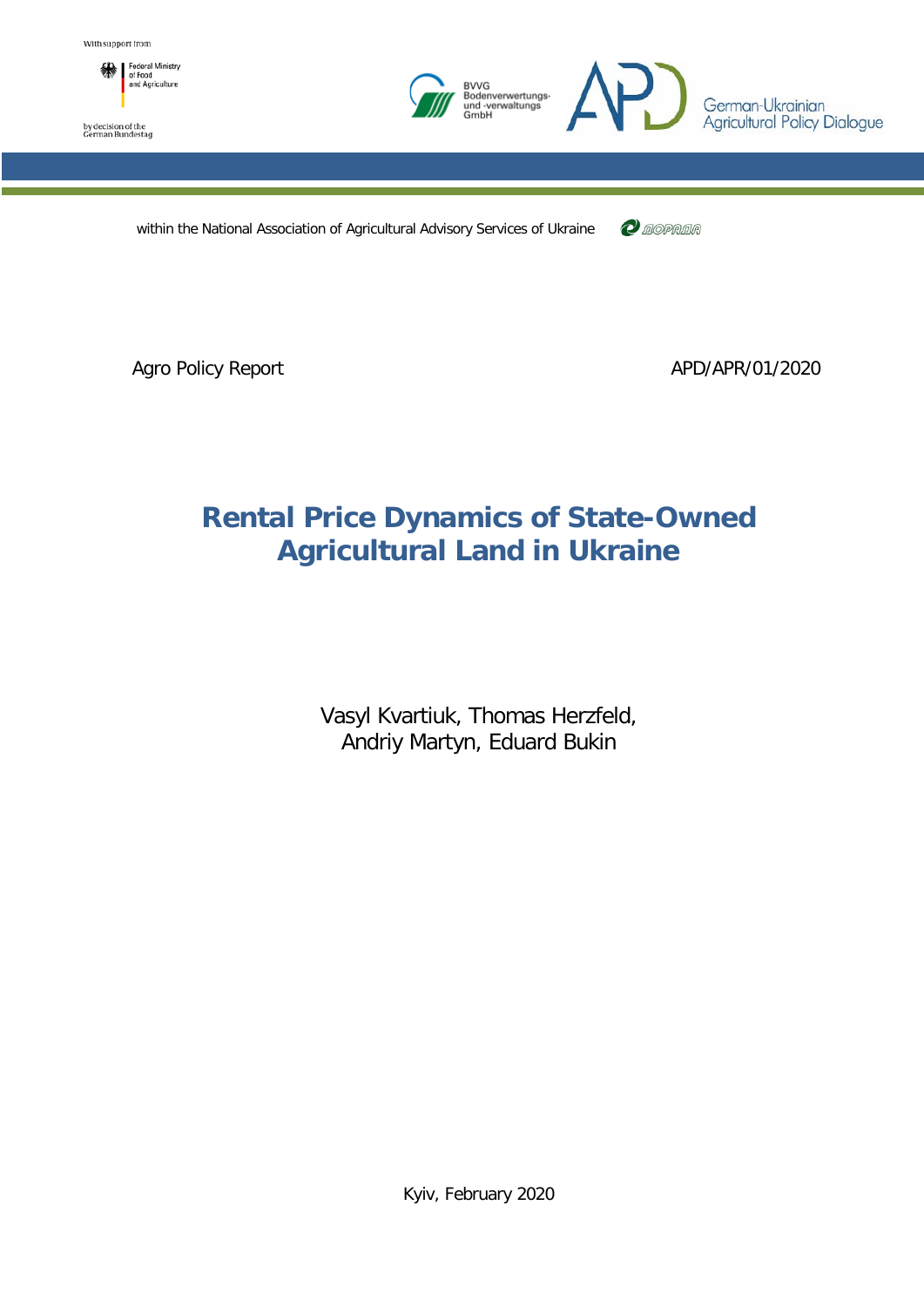# **About the Project "German-Ukrainian Agricultural Policy Dialogue" (APD)**

The project "German-Ukrainian Agricultural Policy Dialogue (APD)" has been implemented with the support of the Federal Ministry of Food and Agriculture (BMEL) since 2006 and is planned to run until 2021. While the implementing agency of BMEL's entire bilateral cooperation-program is GFA Consulting Group LLC, the APD-project in Ukraine is implemented by a consortium consisting of IAK Agrar Consulting, Leibniz Institute of Agricultural Development in Transition Economies (IAMO) and AFC Consultants International. The recipient of the project is the National Association of Agricultural Advisory Services of Ukraine "Dorada". The beneficiary of the project is the Ministry for Development of Economy, Trade and Agriculture of Ukraine (MDETA).

The project aims at supporting Ukraine in the areas of sustainable agriculture, efficient processing industry and international competitiveness in accordance with the principles of market and regulatory policies, taking into account the potential for development resulting from the Association Agreement between the EU and Ukraine. To meet this goal, the Project provides information on German, in particular Eastern German, experience and know-how, as well as on international European experience with regard to the development of an agrarian and forestry policy.

One of the components of APD – the land component – is managed by BVVG German AgriForest Privatization Agency, a state-owned enterprise that is responsible for the administration of state-owned agricultural and forestry land in (Eastern) Germany. Under the land component, the project offers an exchange of experience and know-how between Ukrainian and German land management experts from BVVG and additional German land management institutions. The land component focuses on political, legal and technical issues related to land management and accompanies the current discussions in Ukraine concerning land market development.

Deutsch-Ukrainischer Agrarpolitischer Dialog

www.apd-ukraine.de

#### **Authors**:

Vasyl Kvartiuk<sup>1</sup>, Thomas Herzfeld<sup>1,2</sup>, Andriy Martyn<sup>3</sup>, Eduard Bukin<sup>4</sup> 1Leibniz Institute of Agricultural Development in Transition Economies (IAMO), Theodor-Lieser-Str. 2, 06120, Halle (Saale), Germany 2Martin-Luther-Universität Halle-Wittenberg, Universitätsplatz 10, 06108 Halle (Saale), Germany 3National University of Life and Environmental Sciences of Ukraine, Vasylkivska 17, Kyiv, 03040, Ukraine 4Justus-Liebig-Universität Giessen, Senckenbergstraße 3, 35390, Giessen, Germany

#### **Disclaimer**

This paper is published under the responsibility of the Land Component under the umbrella of the German-Ukrainian Agricultural Policy Dialogue (APD). Any points of view and results, conclusions, suggestions or recommendations mentioned therein belong to the authors and do not necessarily coincide with APD's opinion.

© 2020 German-Ukrainian Agricultural Policy Dialogue All rights reserved.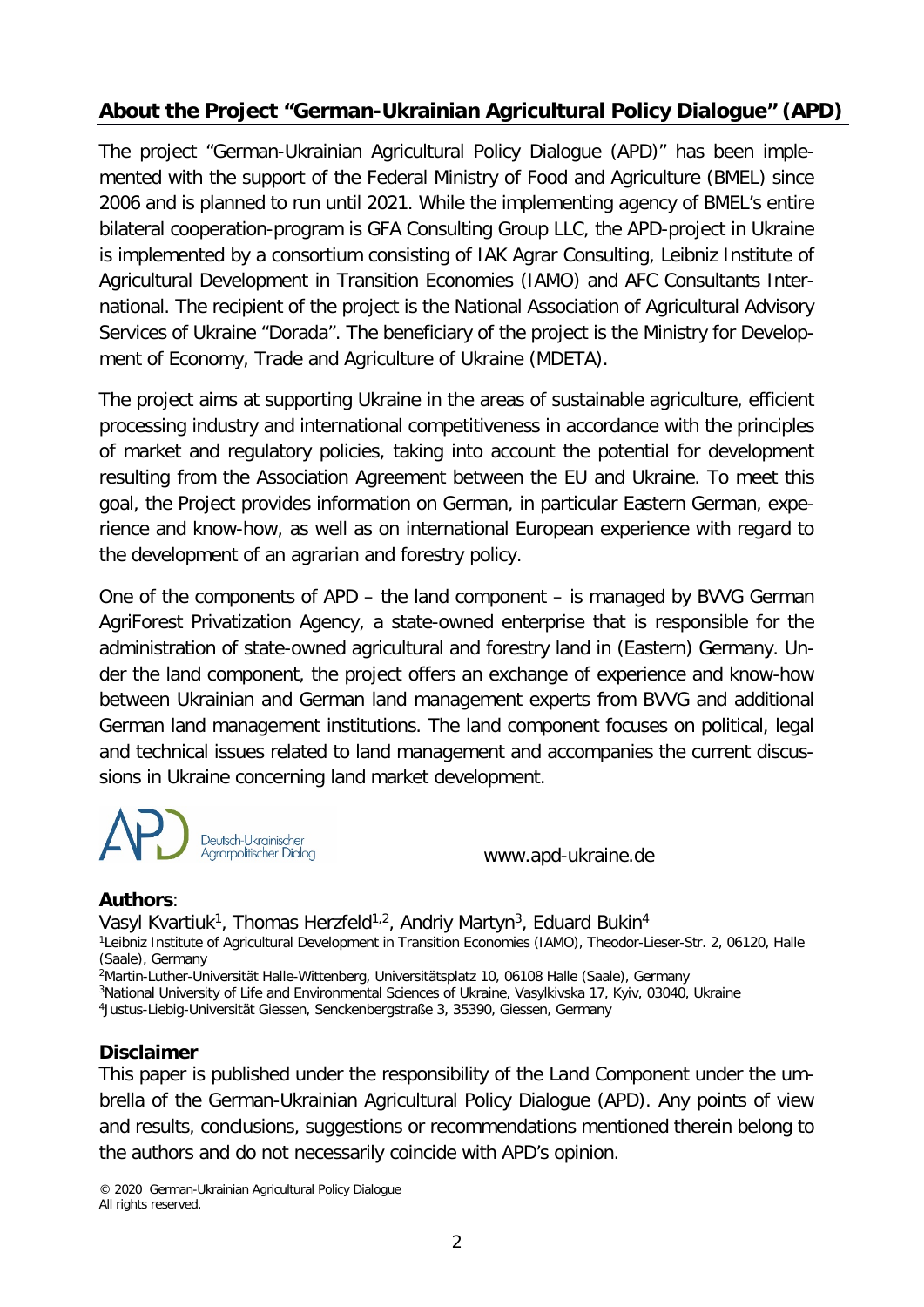# <span id="page-2-0"></span>**PREFACE**

Since gaining independence, Ukraine has experienced major changes in the land sector. Until today, the question of lifting the moratorium on agricultural land sales is the key issue of the ongoing debate on land reform in Ukraine. Currently a number of accompanying reforms in land relations are planned and are likely to substantially change the institutional environment of the Ukrainian land relations. APD's land component seeks to support the Ukrainian decision-makers in these tasks. In particular, it facilitates the cooperation between German land management experts and Ukrainian experts from different institutions dealing with land reforms in Ukraine. A major objective of this cooperation is to create necessary preconditions for establishing a functioning land market in Ukraine. Addressing this issue, APD's land component has provided advice on the procedures of land transactions, the establishing of a functioning lease market, price formation for agricultural land, and institutional arrangements for effective land management. For many of the discussed issues, (Eastern) German experience with land reforms after reunification of the two German states has been useful in the process of finding solutions for the situation in Ukraine. BVVG, established in 1992 as state agency subordinated to the Ministry of Finance, was involved in the political discussions that centered on the restructuring of land tenure in rural areas of Eastern Germany with the aim to facilitate the development of an economic viable agricultural sector based on a heterogeneous land ownership structure. BVVG's experts were actively involved in the discussion and review of the so-called transitional laws that formed the legal basis for future land distribution, i.e. restitution, allocation to statutory bodies and privatization (selling). Moreover, due to its core mission of managing state-owned agricultural and forestland in the territory of the former GDR, BVVG held a large portfolio of land and was one of the key players on the (Eastern) German land market. Over time, BVVG has gained more and more experience in marketing state-owned land. A key consideration was to allocate state-owned land at market value. However, identifying potential market prices in an environment where a land market did not yet exist proved to be difficult.

Similar to the East German experience, Ukraine struggles to develop a functional mechanism to determine reference land values. Due to an absent land sales market, information on realistic land values in rural areas is not available in an aggregated and systematic way. Recently, the Ukrainian government attempted to provide more transparency in auctioning rental rights for state- and communally-owned land by systematically collecting and publishing rental prices. However, information on rental prices for private land is not available.

In line with the mission of APD's land component, a group of experts coordinated by the Leibniz Institute of Agricultural Development in Transition Economies (IAMO) has analyzed publicly available data on land lease auctions (for state- and communally-owned land) conducted by the State Service of Ukraine for Geodesy, Cartography and Cadaster as well as local governments. The study presents the developments and highlights major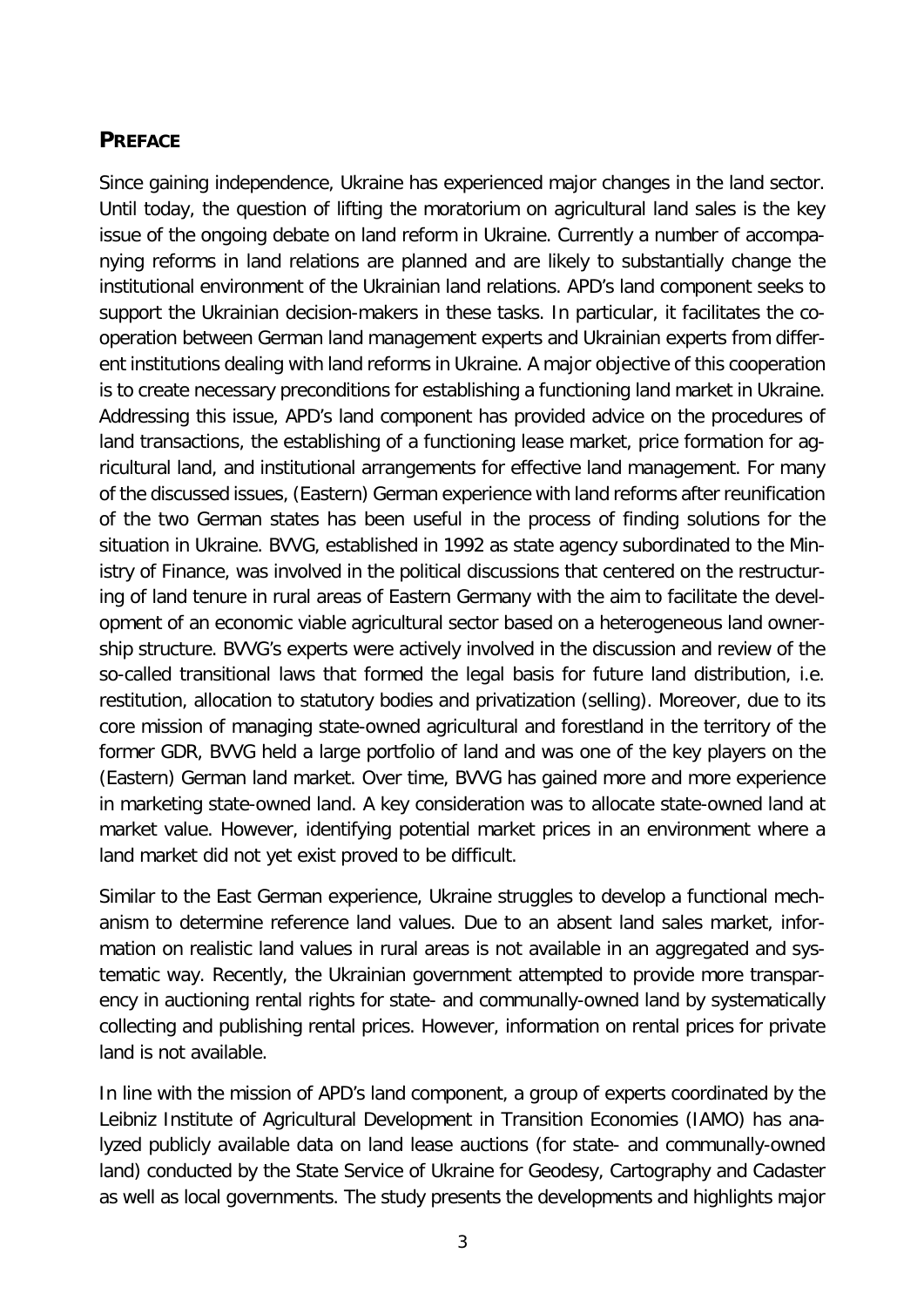trends in lease price for public agricultural land during the last years. The authors also discuss some of the potential factors that may affect rental prices considering existing land-related institutions in Ukraine. One of the central implications of the study is that "land rental and sales markets require proper market monitoring and availability of price information to function properly".

BVVG's Foreign Advisory Expert Panel strongly supports the call to establish a comprehensive land price monitoring system. First, accessibility of price information helps private landowners to make informed decisions on renting or selling their land if they choose not to use it themselves. Second, potential land users require the information on price developments as well. Third, a prerequisite for making effective management decisions on renting or selling land in the portfolio of public institutions responsible for managing stateor communal land is the availability of information on land market trends. Moreover, regularly published market information allows the state to monitor land market developments and, if necessary, to take corrective measures based on existing land policy objectives. In the long run, it will not be sufficient to merely publish lease (and sales) prices. From our point of view it is also important to statistically analyze the factors that potentially may influence the price of a land plot in question (e.g. plot/lot size, location and soil quality). This study provides a first attempt to do so. In addition, Ukraine may consider the German experience where the statistical analysis of market prices is conducted by the so-called board of expert valuers (Gutachterausschüssen). BVVG recommends a similar institutional arrangement that facilitates independent data analysis and provides statistically processed market information.

BVVG's Foreign Advisory Expert Panel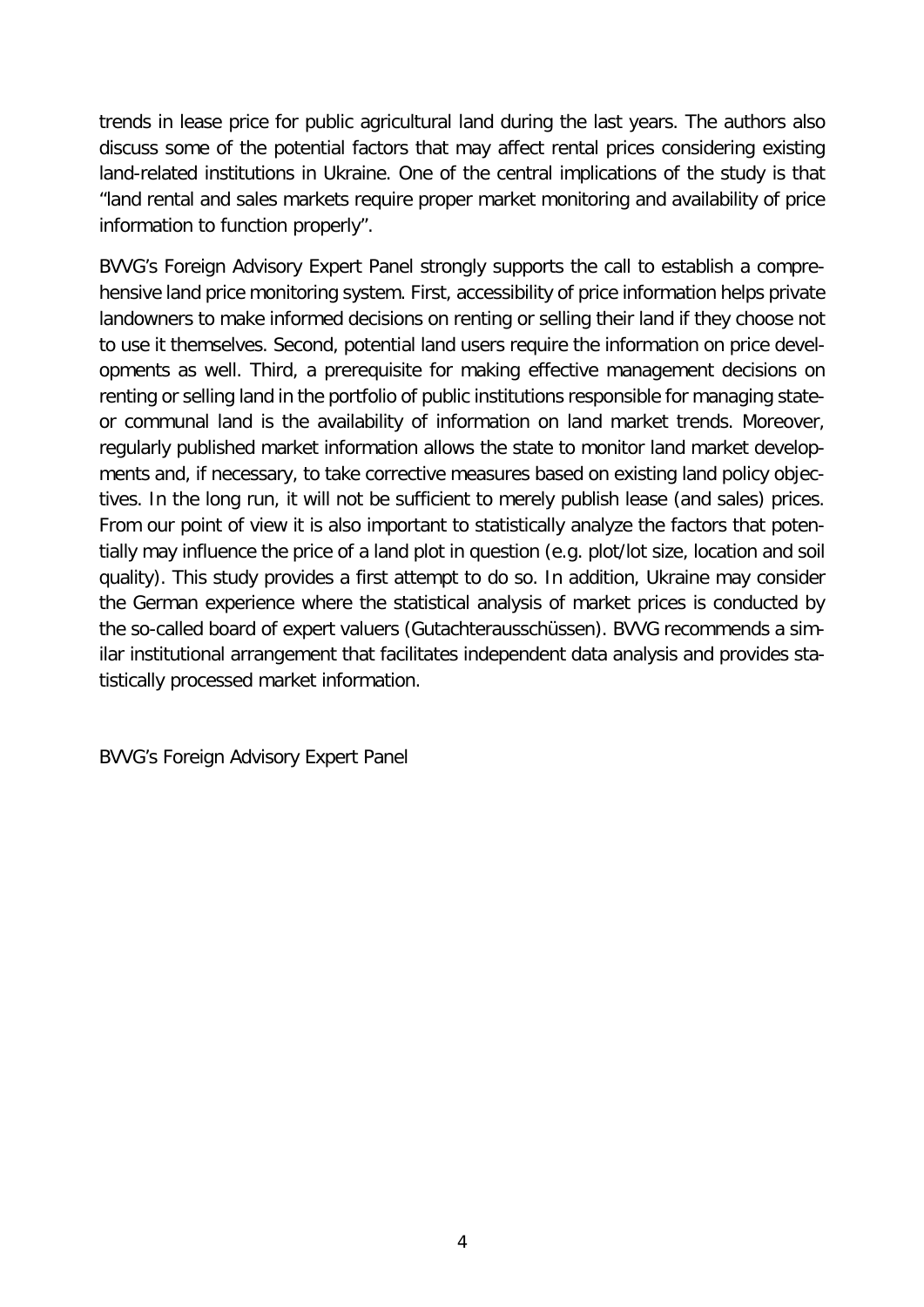# TABLE OF CONTENTS

| 3 Results of auctioning rental contracts for state-owned agricultural land  11 |
|--------------------------------------------------------------------------------|
|                                                                                |
|                                                                                |
|                                                                                |
|                                                                                |
|                                                                                |
| 3.6 Distribution of rental prices of state-owned agricultural land  16         |
| 3.7 How land auctions have facilitated growth of rental prices? 17             |
|                                                                                |
|                                                                                |
|                                                                                |
|                                                                                |
|                                                                                |
|                                                                                |
| Appendix B. Number of lots auctioned via online and traditional auctions.  26  |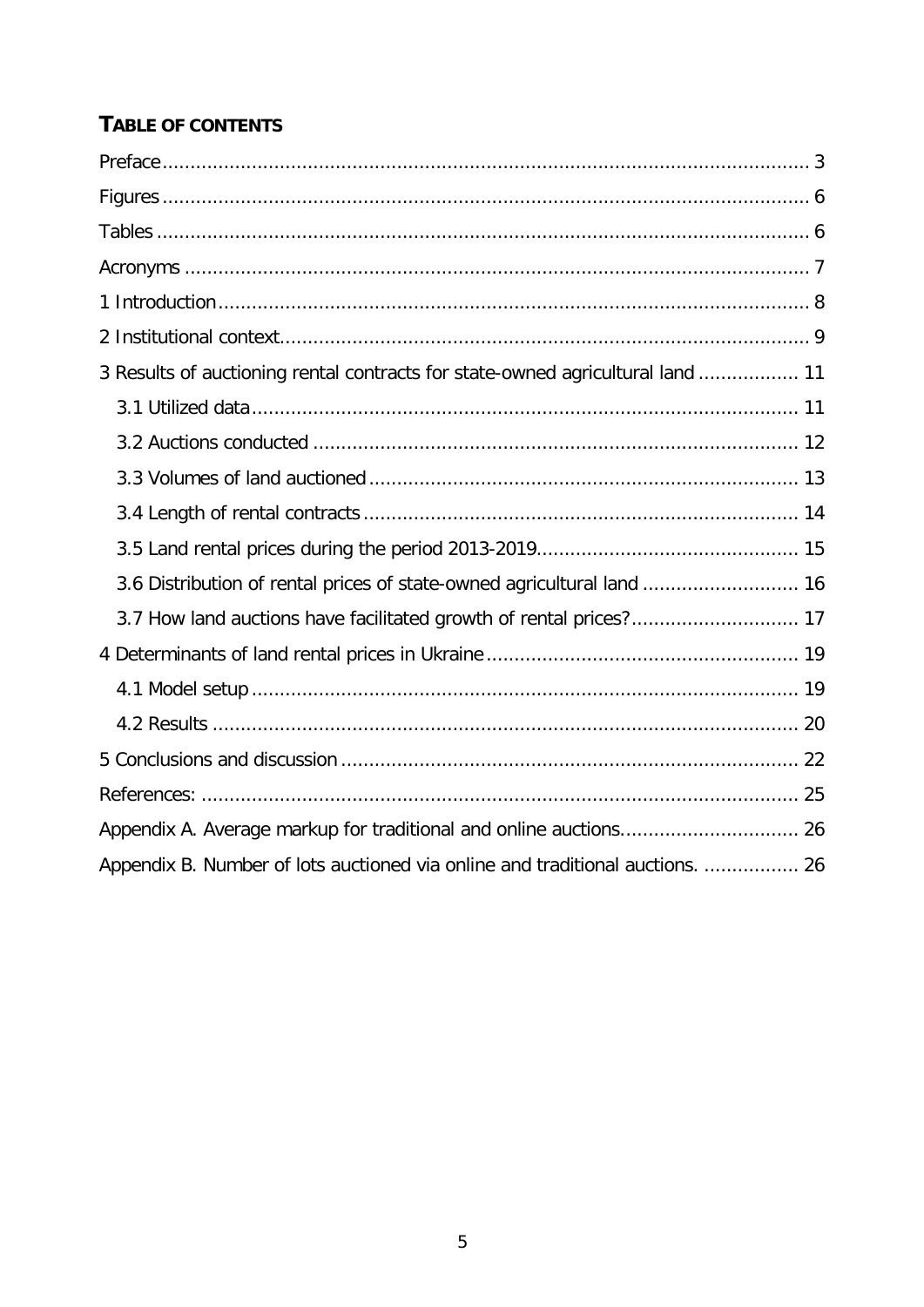# <span id="page-5-0"></span>**FIGURES**

| Figure 1. State-owned land auctioned via traditional and online auctions in Ukraine (ha).   |
|---------------------------------------------------------------------------------------------|
| Figure 2. Distribution of successfully auctioned land (traditional and online auctions). 14 |
|                                                                                             |
| Figure 4. Average rental prices during 2013-2019 (in 2018 UAH).  16                         |
|                                                                                             |
| Figure 6. Dynamics of the auction markup as a share of the starting price 17                |
| Figure 7. Distribution of the auction markup as a share of the starting price in 2018. . 18 |
|                                                                                             |
| Figure 9. Number of lots auctioned via online and traditional auctions 26                   |

# <span id="page-5-2"></span><span id="page-5-1"></span>**TABLES**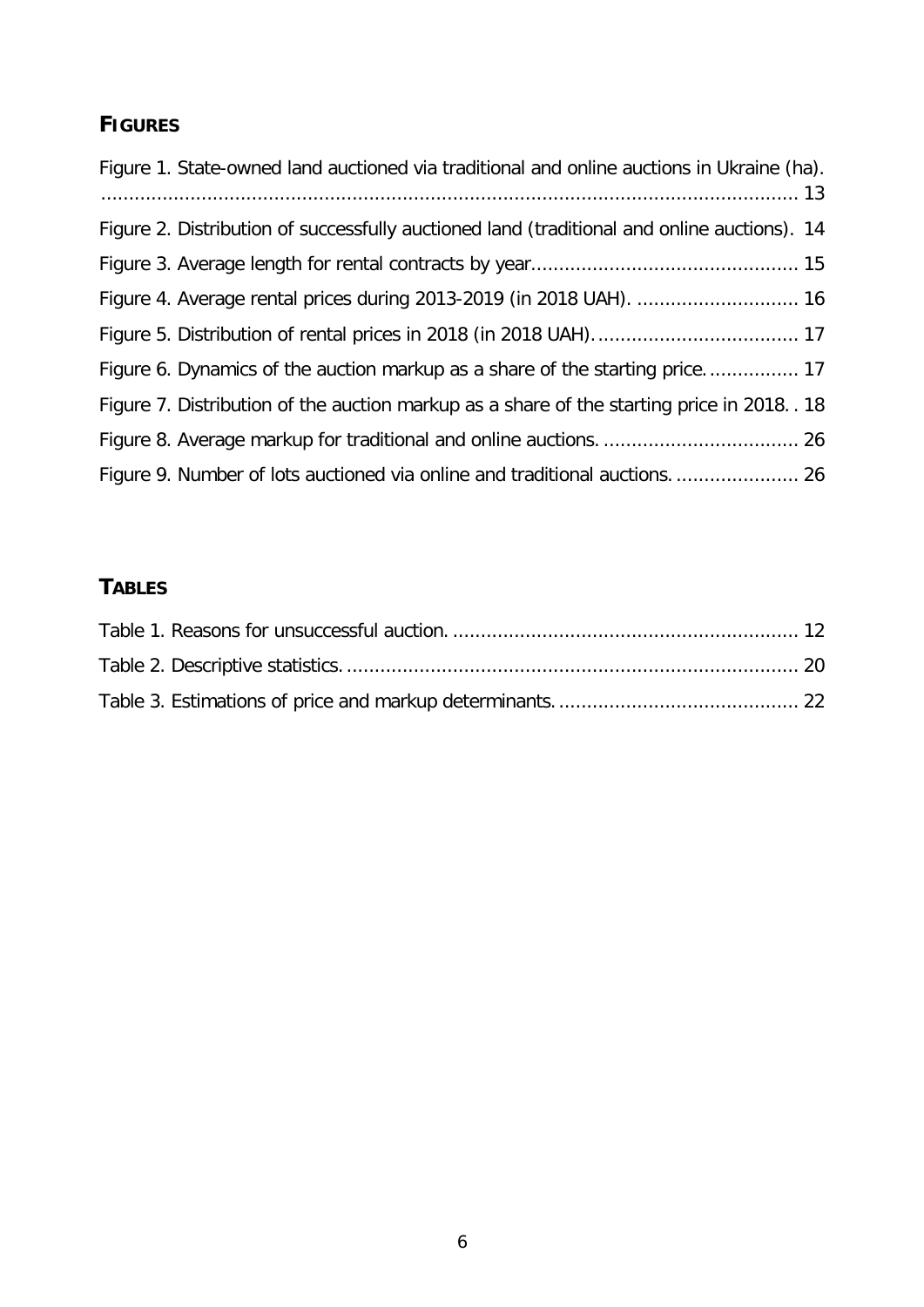# <span id="page-6-0"></span>**ACRONYMS**

| Amalgamated territorial community                   | <b>ATC</b>   |
|-----------------------------------------------------|--------------|
| Cabinet of Ministers of Ukraine                     | <b>CMU</b>   |
| <b>Consumer Price Index</b>                         | <b>CPI</b>   |
| Ministry of Justice                                 | MoJ          |
| Ministry of Agrarian Policy and Food                | <b>MAPF</b>  |
| Normative Monetary Valuation                        | <b>NMV</b>   |
| State Service for Geodesy, Cartography and Cadaster | <b>SGC</b>   |
| System of Electronic Trading with Arrested Property | <b>SETAP</b> |
| Ukrainian hryvnia                                   | <b>UAH</b>   |
| World Development Indicators                        | <b>WDI</b>   |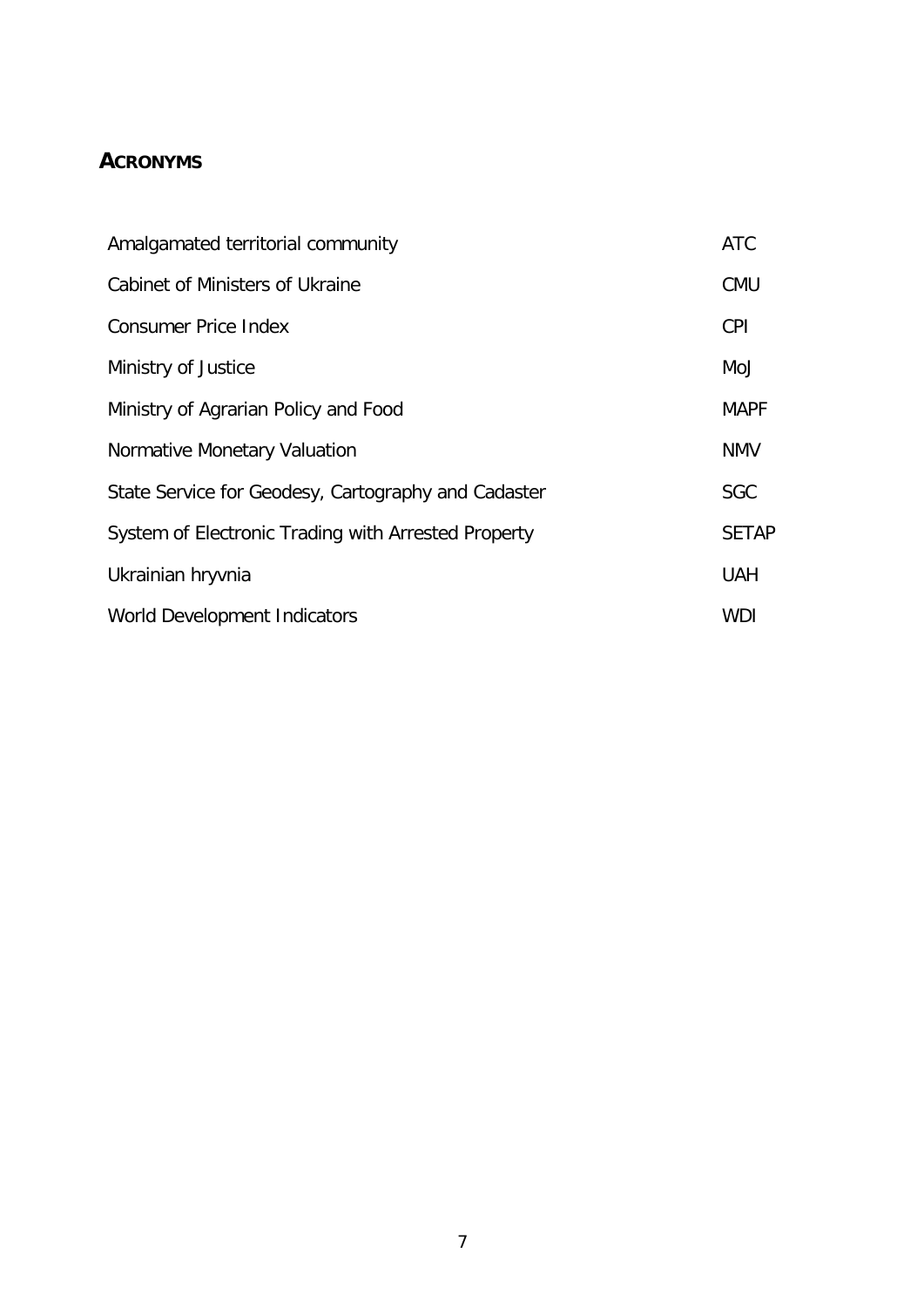# <span id="page-7-0"></span>**1 INTRODUCTION**

Since autumn 2019, Ukraine has been in an active policy-making phase aiming at a further liberalization of land relations. Evidence-based policy advice that uses existing experience of Ukrainian land relations is expected to improve the basis and consequently the outcomes of political decision-making. Launching a sales market for agricultural land has been one of the major focal points of the Ukrainian public debate. This debate has recently focused on the design of institutions involved in the land market facilitation. Landrelated institutions determine land rental and sales prices that represent an important information for land relations.

In the absence of a functional land sales market, the Ukrainian government determines land prices. Right after adoption of the 2001 Land Code, a moratorium on land sales was imposed taking away the right of ca. 6.92 million land owners to sell their land plots obtained during land distribution in the 90s. Since then, Ukrainian land relations have been developing almost exclusively on a rental basis. To be able to calculate land prices in a situation without land sales market and have a basis for land tax calculation, Ukrainian policy-makers developed a so called "normative monetary valuation" (NMV) of land. According to Ukrainian tax legislation, NMV represents the basis for calculation of rental payments for state and communal land. Moreover, in most cases, rental payments for private land are also determined using NMV. It is however important to understand that NMV is not formed by marked forces and may not reflect economic value of a certain plot which is formed based on the willingness to pay by potential users.

Despite the fact that rental has been the most important way to access agricultural land in Ukraine, we know very little about the way rental market functions. Because information about private land rental is not systematically collected and analyzed, any reasonable prediction of potential sales prices is difficult. Understanding current land price formation within the existing institutional environment that allows only land rental may provide a useful foundation for further policy design that would shape Ukrainian land relations.

A number of recent political developments have allowed rental of public land on more competitive terms and have systematically documented rental transactions. In particular, introduction of mandatory land auctioning in 2013 and implementation of a pilot project on electronic land auctioning in 2018 allowed a more transparent land rental. These circumstances allowed us to obtain publicly available data on state-owned agricultural land that has recently been rented out via both, traditional and online auctions. As a result, we can get an idea about the basic characteristics of the public land that has been rented out this way since 2013. Although it only represents ca. 2.3% of the 10.4 million ha of the state-owned land, it is nevertheless possible to analyze basic dynamics on the rental market of the state-owned land.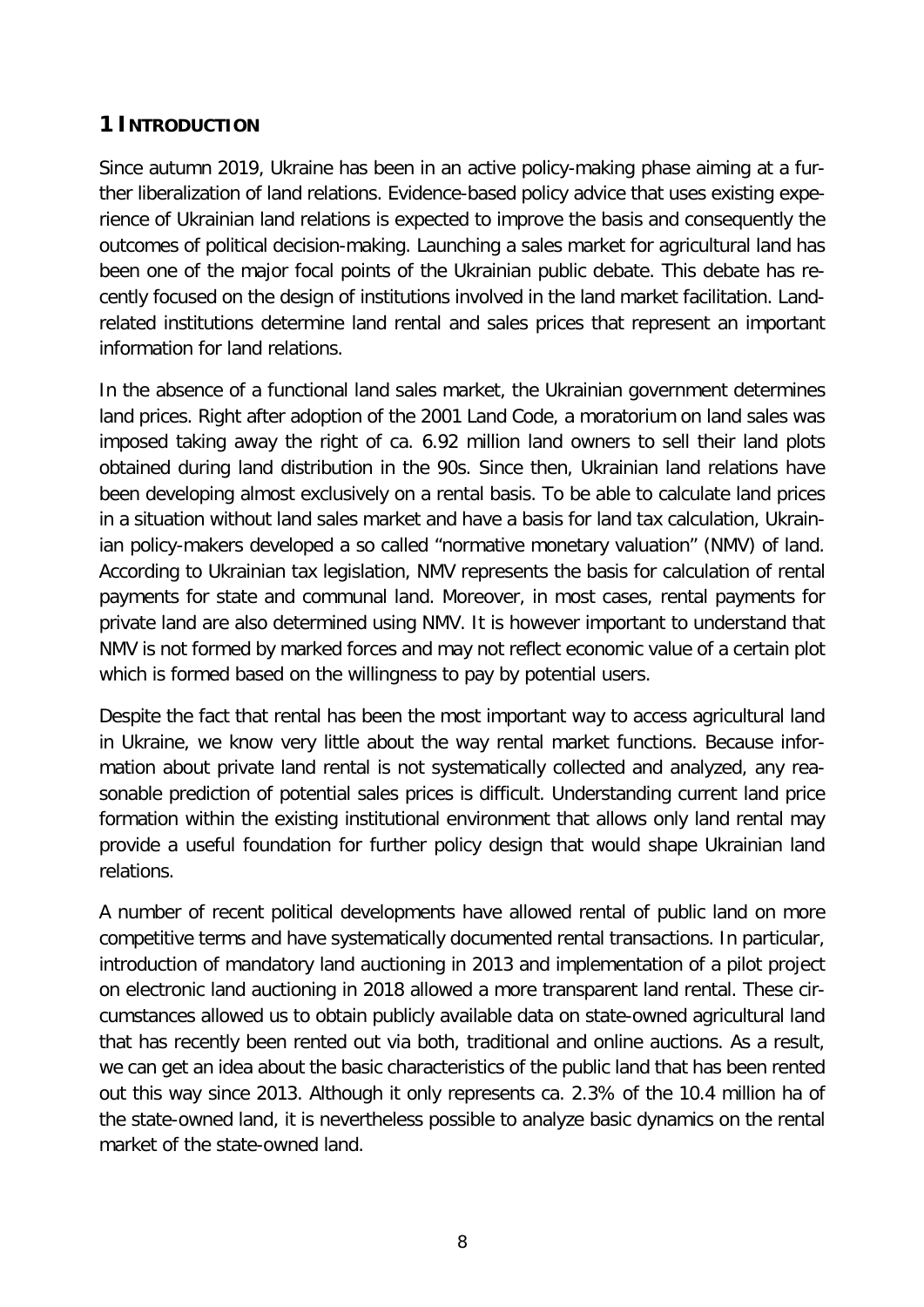This study provides an overview of temporal and spatial land rental price developments over the last seven years across all Ukrainian oblasts. Furthermore, we conduct a first analysis of the determinants of rental prices. To achieve that, we utilize a Ukraine-wide dataset provided by the State Service of Ukraine for Geodesy, Cartography and Cadaster (SGC) on auctioning land rental rights from 2013 until the end of 2019. The remainder of the study is organized in the following fashion. First, we describe the institutional context of renting out state-owned land in Section 2. Then, we briefly present the data in the Section 3. Based on the descriptive data analysis, Section 4 presents the dynamics of auctions and respective rental contracts as well as provides an overview of land rental prices and provides clues about the demand for auctioned land. Section 5 presents the results of econometric models estimating the influence of factors that may affect land rental prices and the markup generated by auctioning procedures. Section 6 concludes and provides a brief discussion.

# <span id="page-8-0"></span>**2 INSTITUTIONAL CONTEXT**

The amount of state-owned land in Ukraine has been steadily decreasing since the independence in 1991. The largest decrease was associated with the distribution of land certificates in the 90s when ca. 31 million ha were transferred into private ownership. This generated 6.92 million private land owners who were not able to dispose their property due to a land sales moratorium imposed right after adoption of the Land Code in 2001.

Because of the absence of a land sales market, no market-based price formation was possible. In response to this, the government passed a Law on Land Valuation in 2004 proposing a methodology to estimate so called "Normative monetary valuation" (NMV) of land which represents a land value assessment. It was supposed to be conducted every 5-7 years by land surveyors licensed by the SGC.<sup>[1](#page-8-1)</sup> However, in practice until 2019, NMV was only revised based on the consumer price index (CPI). New NMV came into effect three years later based on a methodology approved by the government in 2016.

Another important stipulation in the Ukrainian Land Code that gradually continues to reduce the stock of state-owned land is that each citizen has a right to obtain into private ownership a land plot not larger than two ha for individual subsistence farming. These land plots are not subject to the moratorium and could be freely sold or purchased generating a land market with a limited supply of land. Between 2013 and 2018, SGC has allocated 394.2 thousand ha into private ownership (Accounting Chamber of Ukraine, 2018). This highly disputed provision puts state authorities in a difficult position in making decisions about distributing scarce state-owned land to a large number of individuals. In practice, the authorities limit access to land in different ways that have a potential for litigation. These law inconsistencies may give rise to substantial misuse. It is evident that

<span id="page-8-1"></span> $1$  Valuation methodology was revised in 2016. The main publicly available factors that affect NMV are pre-set average monetary value generated by a given land area and an average soil quality of a given area. However, land quality of a concrete land plot was supposed to be evaluated by land surveyors.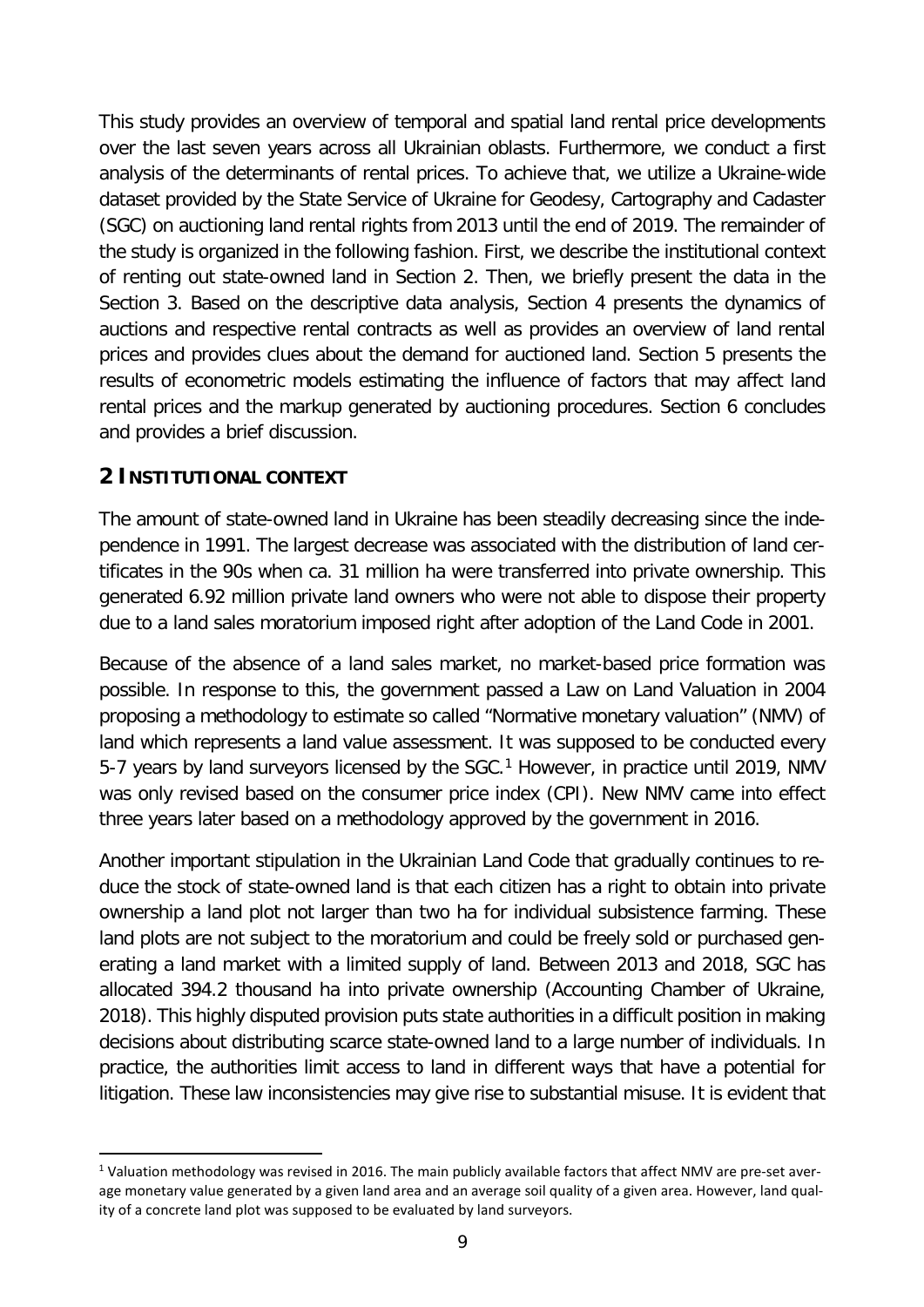an analysis of allocation patterns and consequent sales of land acquired via this mechanism would be very desirable. However, due to lack of data, it is impossible to analyze these trends at this time.

The Law on Land Rental from 1998 regulates rental of both, public and private land. This law stipulates that agricultural land cannot be rented for periods more than 50 years. Rental contracts are normally registered in the State Land Cadaster of the SGC and in the State Registry of Property Rights, run by the Ministry of Justice (MoJ). Neither of these registries contain information on the rental price, making price monitoring nearly impossible.

Transparency of state-owned land management has improved considerably over the last years. An important amendment of the Land Code from July 5, 2012 stipulated that rental rights for agricultural land can be acquired only via an English auction procedure. This means that, based on a suggested opening price, auction participants were expected to make gradually increasing open bids until no other participant offers a higher bid. The last remaining bidder wins the auction and pays the last price announced. Auctioneers could be private or state-owned firms that act based on agreement with the auction initiator. Auction participants could be both, individuals and legal entities interested in renting a given land plot.

The procedures of land auctions, including setting the starting price, is regulated according to the amendments of the Land Code from July 5th, 2012. In particular, the starting price cannot be less than the rental price defined by the Land Code which corresponds to 0.3% of the NMV. However, the auction initiator has substantial discretion in setting the starting price above this threshold. Auctions have to be attended by at least two bidders to be recognized as successful. All bidders have to pay so called registration and guarantee contributions. The former is set by an auctioneer and it cannot be higher than 50% of the minimum monthly wage. The latter should be set at 5% of the yearly rental payment. Guarantee contributions are returned to all bidders who were not recognized as auction winners.

Introduction of mandatory land auctioning reduced the possibility of the state authorities to distribute land rental rights in a discretionary way. This measure was expected to improve transparency in state-owned land plots rental and, as a result, improve public revenues from land rental. Later, the Cabinet of Ministers' launched a "pilot project" of using online auctions for granting land rental rights on the basis of the Resolution No. 688 from June 21, 2017. The period between adoption of the Resolution and October 15, 2019 was considered a test period and the Ministry of Agrarian Policy and Food (MAPF) was expected to analyze the results of the pilot project. Electronic auctions were supposed to improve participants' access to the bidding processes and, thus, boost competition for land. In the light of this, it is important to note that the procedure for acquiring land rights, according to the Constitution of Ukraine, can be determined exclusively by law, which contradicts auctioning land rental rights based on a "pilot project" launched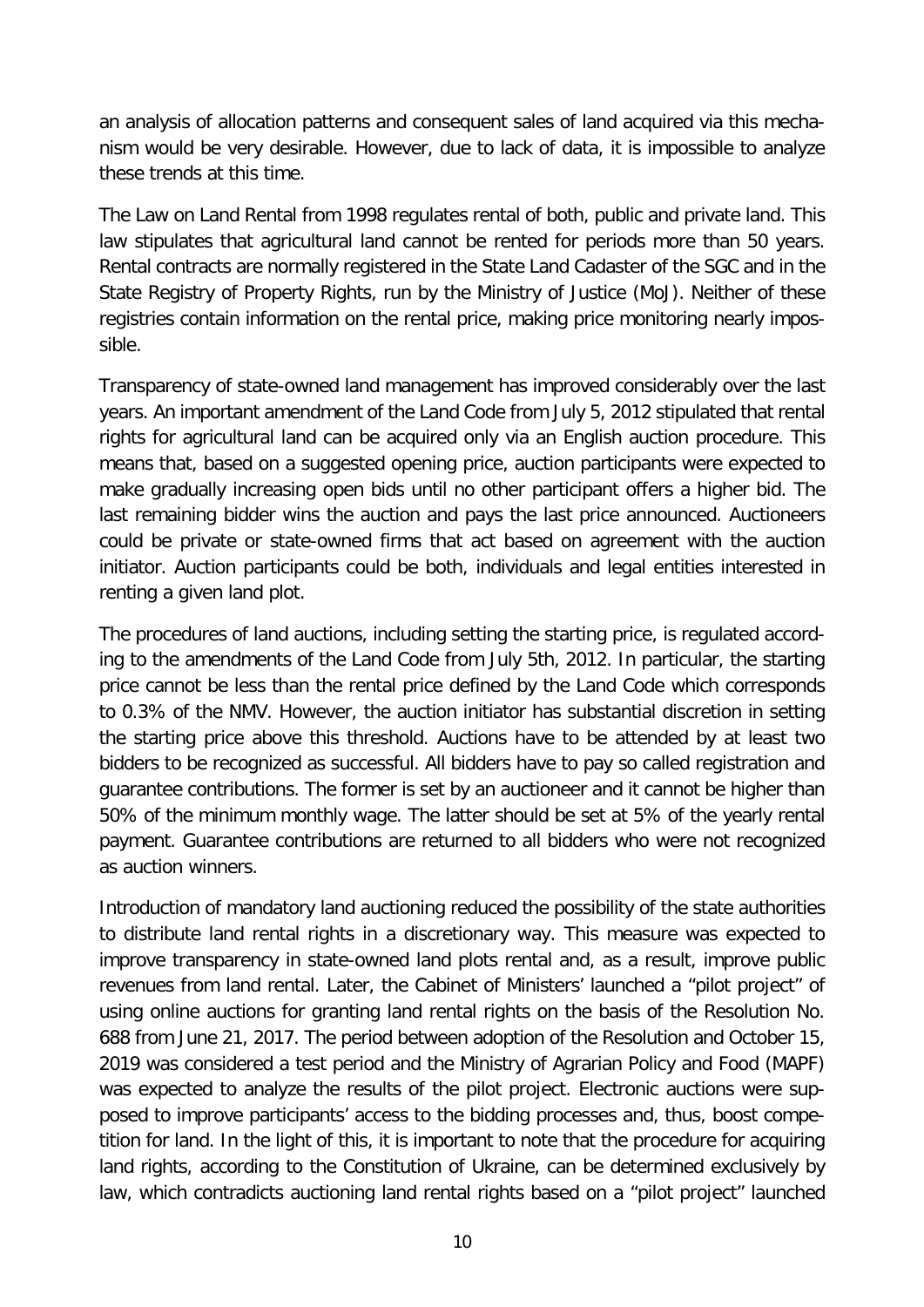by the CMU. As a result, the winners of electronic land auctions could consider the risk associated with legal uncertainties of the new way of concluding rental agreements and demonstrate a lower willingness to pay. As a result, this may negatively affect final rental prices for the online auctions conducted within the pilot project mentioned above.

Because land relations that are almost exclusively based on land rental may introduce substantial transaction costs for the tenants, Ukrainian legislators have introduced a minimum rental period. Agricultural enterprises working on large areas of land may need to invest substantial resources in maintaining access to the cultivated land from both, state and private land owners (Kvartiuk & Herzfeld, 2019). To provide a certain degree of stability and increase the planning horizon for the agricultural enterprises, a minimum rental period of seven years was introduced by an amendment of the Law on Land Rent passed on February 12, 2015. Another goal of this legal initiative was to improve investment in agriculture by providing a longer planning horizon.

Finally, ongoing decentralization reforms have contributed to a growing amount of communal land in the possession of local governments. In particular, on January 31, 2018 Cabinet of Ministers of Ukraine (CMU) adopted a Resolution No. 60-r that stipulated a transfer of state-owned agricultural land to Amalgamated territorial communities (ATCs). The process of transfer was coordinated by the SGC with minimal participation of the ATCs. As a result, local governments obtained a right to manage some of the communal land situated on its territory. Consequently, we should observe land auctions initiated by the SGC as well as by ATCs starting with 2018.

# <span id="page-10-0"></span>**3 RESULTS OF AUCTIONING RENTAL CONTRACTS FOR STATE-OWNED AGRICULTURAL LAND**

# <span id="page-10-1"></span>**3.1 Utilized data**

Because land prices in Ukraine are not recorded systematically and are not made easily available, land market monitoring is complicated. We do not have access to information on the current contracts. However, due to mandatory auctioning of public land since 2013 which also includes maintaining a respective database, we can get an idea about all newly signed contracts since 2013. This data provides information on basic land plot characteristics, NMV, duration of the contract and some characteristics of the auctioning procedures for all auctions conducted. However, a number of important pieces of information are missing. For instance, the number of participants is not disclosed in a systematic way and no information is provided on contract recipients. The dataset that we were able to access contains a total of [2](#page-10-2)8,065 observations on the level of lots<sup>2</sup> and covers a period from April 30, 2013 till September 18, 2019. Out of total auctioned land we mostly work with 20,067 lots that are related to agricultural land rental and were identified based on available Classification of Land Use Purposes (CLUP) adopted on November 1, 2010.

<span id="page-10-2"></span><sup>&</sup>lt;sup>2</sup> We refer to "lots" in the sense of auction lots.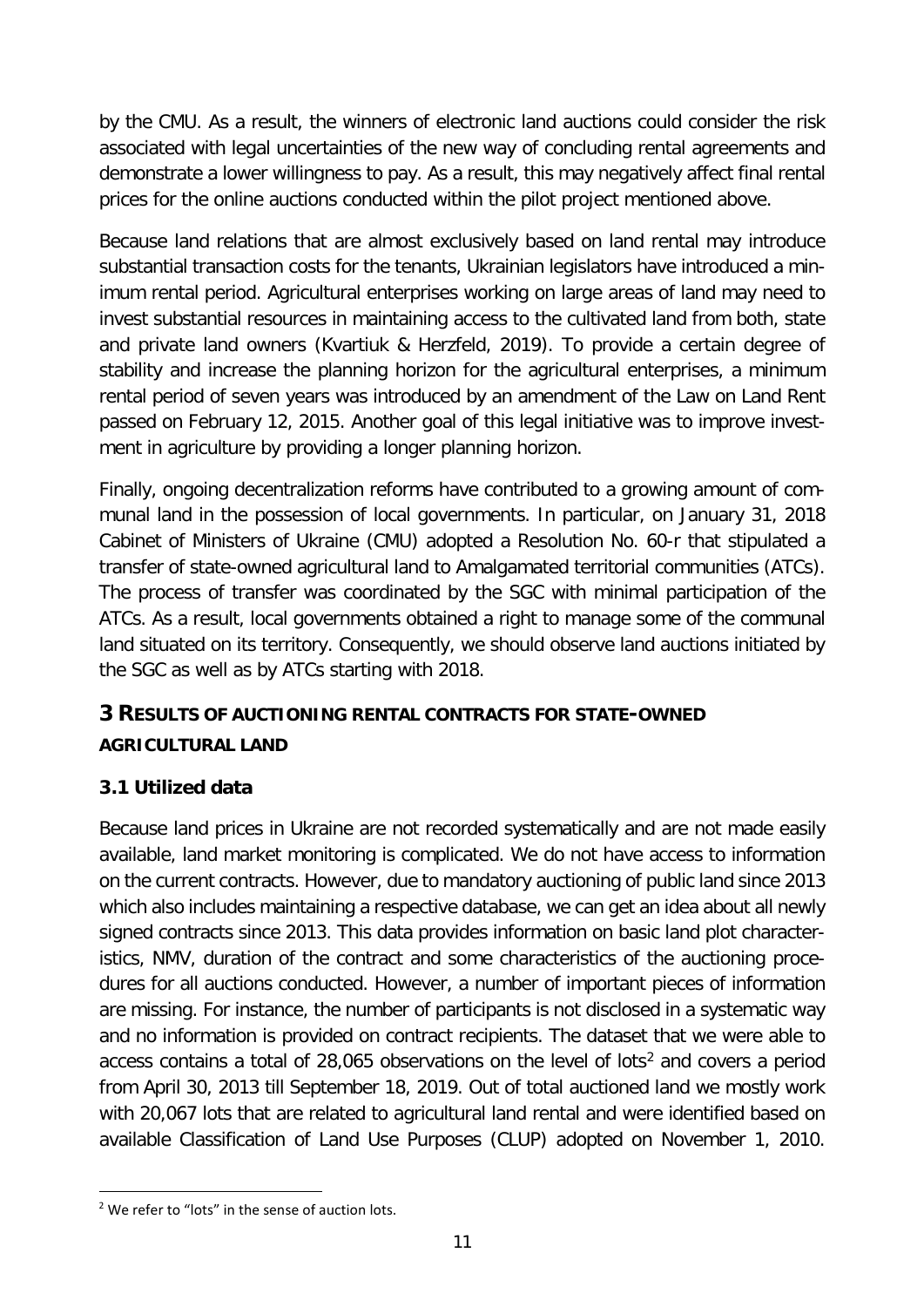Moreover, it is important to point out that in 2018 and 2019 we observe auctions initiated by both SGC and ATCs due to decentralization reforms mentioned in the previous section.

We ensured temporal comparability using deflators based on consumer price indices (CPI). We deflated all the variables referring to monetary values using 2018 as a base year with the help of the World Bank's World Development Indicators (WDI). As a result, the prices reported within the study are expressed in real 2018 Ukrainian hryvnia (UAH).

# <span id="page-11-0"></span>**3.2 Auctions conducted**

The success rate of the auctions of state-owned agricultural land is rather modest. Our dataset contains 12,842 successfully auctioned lots (67.5%) of agricultural land during 5,077 auctions. The rest (32.5%) represent the cases when i) auctions did not take place (21.6%), mostly because less than two bidders were present, ii) when auction results were cancelled after it was conducted because winners refused to either sign a contract or pay the amount agreed (8.3%), and iii) some auctions were cancelled before taking place (2.7%). [Table 1](#page-11-1) provides an overview of the reasons for each of the category of unsuccessful auctions. We see that a major reason for an auction not to take place (one out of five) is absence of competition for land. $3$  In particular, an official reason given in the SGC dataset is the presence of less than two potential bidders at the auction, which lead to the cancellation of the auction. In the rest of the cases when auctions did not take place two options are possible: none of the auction participants raised their bids above the starting price (5.8%) or winners refused to sign auction protocol (4%). Even if the auction was recognized as a successful one there is no guarantee that the results will not be cancelled because in 8.3% of the times we observe winners refusing signing the contract or even paying the amount agreed. As a result, lack of demand by more than one actor is a major challenge for Ukrainian land rental auctions.

| <b>Auction did not take</b><br>place (21.6%)                                         | <b>Auction results</b><br>cancelled (8.3%)        | <b>Auction cancelled with-</b><br>out taking place (2.6%) |
|--------------------------------------------------------------------------------------|---------------------------------------------------|-----------------------------------------------------------|
| - Presence of less than<br>two participants (90.2%)                                  | - Winner did not pay the<br>amount agreed (53.2%) | - Order of the SGC (72.8%)                                |
| - None of the participants<br>offered a bid higher than<br>the starting price (5.8%) | - Winner refused signing<br>contract (46.8%)      | - Court decision (24.5%)                                  |
| - Winner did not sign the<br>auction protocol (4%)                                   |                                                   | - Other $(2.7%)$                                          |

<span id="page-11-1"></span>

<span id="page-11-2"></span> <sup>3</sup> Importantly, presence of two participants may not imply competition as they may collude. However, absence of at least two participants provides us with a conservative idea about the degree of competition for the state-owned land.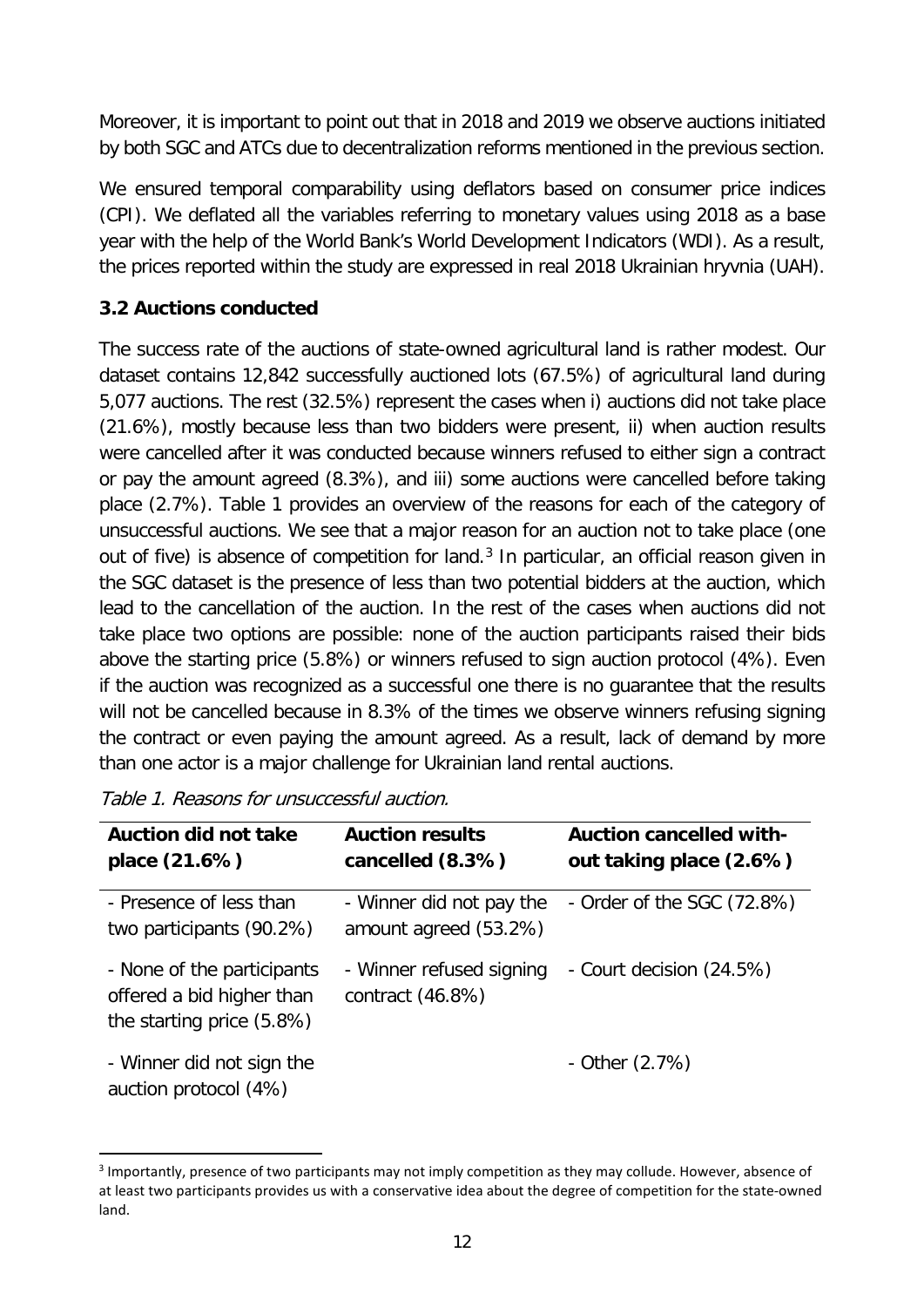#### <span id="page-12-0"></span>**3.3 Volumes of land auctioned**

Since auctioning of state-owned land became mandatory, ca. 242 thousand ha (2.3% of the total state-owned land) have been successfully auctioned. [Figure 1](#page-5-2) demonstrates the dynamics of the areas auctioned since 2013. We see that during 2013 and 2014 small amounts of land were auctioned because these years may represent more of a piloting years when the auction procedures were tested. Only 30 successful auctions with 79 agricultural land plots (2.7 thousand ha) took place in 2013 with the highest number of land plots auctioned in Volyn (34.2%), Poltava (17.7%), and Chernihiv (11.4%) oblasts. In 2014 the total number of successfully auctioned plots jumped to 340 (8.5 thousand ha). The vast majority of the auctions took place in Odesa (33.8%) and Poltava (31.8%) oblasts. However, starting with 2015 we observe a steady increase reaching almost 67 thousand ha successfully auctioned in 2018 (in 1,498 auctions covering 3,563 plots).

Despite the adoption of CMU's Resolution in 2017, online auctions gained in popularity only in 2019. Only 4 thousand ha (185 lots via 84 auctions) were auctioned via online platforms in 2018 whereas in 2019 this figure skyrocketed up to 36.5 thousand ha (2,050 lots via 1,150 auctions), basically substituting traditional auctions.<sup>[4](#page-12-1)</sup> With the exception of a few cases, all online auctions were conducted using the online platform designed and provided by the state enterprise "System of Electronic Trading with Arrested Property" (SETAP).



Figure 1. State-owned land auctioned via traditional and online auctions in Ukraine (ha).

<span id="page-12-1"></span> <sup>4</sup> Please, consult Appendix B for a graph but with number of lots auctioned each year.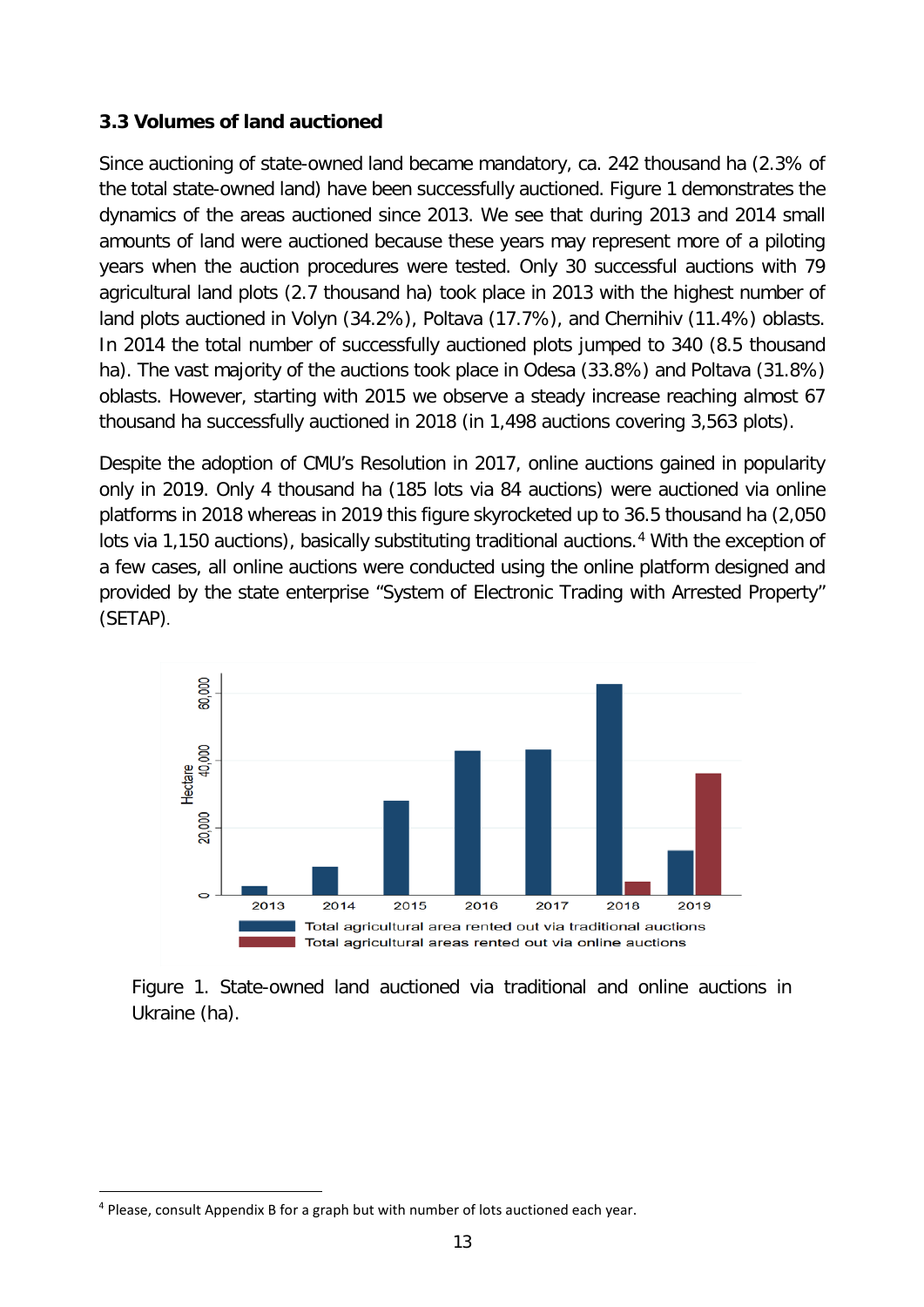According to [Figure 2,](#page-13-1) the total land auctioned is not evenly distributed across Ukraine. We find that Chernihiv, Sumy, Odesa and Mykolayiv regions have auctioned more than 15 thousand ha. On the other hand, Kyiv, Zakarpattia, Ivano-Frankivsk, Chernivtsi and Zaporizshia regions have auctioned less than 3.3 thousand ha since 2013. For the Western regions, structural differences in plot sizes may explain low levels of auctioned land. However, Kyiv and Zaporiszhia oblasts appear to be outliers for reasons that our data cannot reveal at this point.



<span id="page-13-1"></span>Figure 2. Distribution of successfully auctioned land (traditional and online auctions).

# <span id="page-13-0"></span>**3.4 Length of rental contracts**

The length of rental contracts has decreased substantially over the last years. [Figure 3](#page-14-1) presents the dynamics of average lengths. We see that state-owned agricultural land was auctioned for an average of 19.4 years during the period of 2013-2015. Interestingly, we see a hike in the average length of rental contracts in 2014 before adoption of the regulation of the contract length in 2015. Thus, 62.4% of the contracts in 2014 were of 30 years or longer. Two explanations for this hike are possible. First, uncertainty with respect to this regulation a year before may have pushed land users to lobby for longer contracts. During this year in 72.6% of the cases local governments were auction initiators whereas the rest of the auctions was initiated by the SGC. Second, anticipation of state land auctioning on a large scale and on competitive terms after 2014 may have incentivized local governments as well as SGC to rent out certain land plots for longer periods.

After 2014, we observe a roughly twofold drop in length of rental contracts with consequent stabilization at an average of 8.5 years. Among other factors, shorter contract lengths may indicate increased competition for land. Remarkably, despite the 2015 amendment that introduced minimum seven-year rental, we find nine one-year contracts and nine five-year contracts that were awarded via traditional auctions.<sup>[5](#page-13-2)</sup> Among online

<span id="page-13-2"></span><sup>&</sup>lt;sup>5</sup> These contracts were awarded in ten different oblasts and do not have any spatial pattern.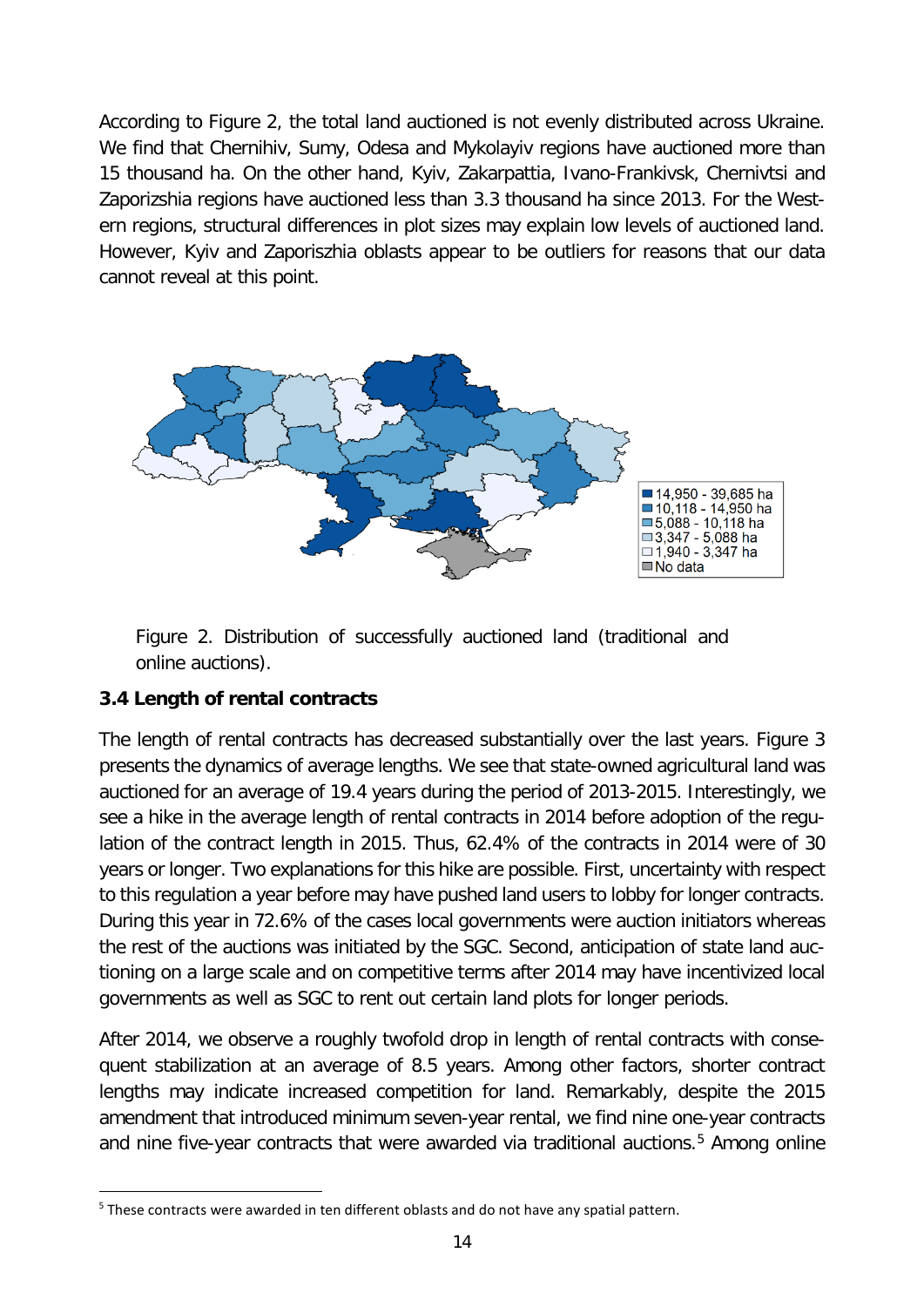auctions, we do not find any contracts awarded for less than seven years as stipulated by the regulation. In fact, a vast majority (97.1%) of contracts for land rented out via online auctions were awarded for seven years. The rest of the contracts had a duration of ten years.



<span id="page-14-1"></span>Figure 3. Average length for rental contracts by year.

# <span id="page-14-0"></span>**3.5 Land rental prices during the period 2013-2019**

Except for a major price hike between 2015 and 2016, we observe relatively stable average prices of 3659 UAH per ha during the last three years. [Figure 4](#page-15-1) demonstrates the dynamics of the countrywide average yearly rental prices for state-owned agricultural land. The only statistically significant increases in rental prices with respect to the previous year is observed in 2016 with 1,384 UAH or 67.3% increase with respect to the 2015 rental price<sup>[6](#page-14-2)</sup> and a small increase of 213 UAH<sup>[7](#page-14-3)</sup> (6% increase with respect to the 2018 rental price for traditional and online auctions) in 2019. For the rest of the years the yearto-year differences were not significant. Interestingly, for traditional auctions we observe a significant (p-value is 0.0000) 1,159 UAH increase in rental price between 2018 and 2019. However, because of the average 392 UAH drop in average rental price for online auctions between 2018 and 2019, which skyrocket in numbers, the average increase in rental prices for both types of auctions combined is much more modest than for traditional auctions only.

According to economic theory, the potential use of a certain plot should determine its economic value. Thus, plots in less favorable locations (e.g. lower soil quality, unfavorable level and distribution of rainfall) as well as with limited opportunities of use should be characterized by lower rental prices. This expectation is supported by the auction results for Ukraine. We observe some differences in rental prices for land designated for different use purposes. Thus, land plots designated for hayfields and pastures were on average

<span id="page-14-2"></span><sup>&</sup>lt;sup>6</sup> P-value of the one-sided t-test for a comparison between the rental prices in 2015 and 2016 is 0.0000.<br><sup>7</sup> P-value of the one-sided t-test for a comparison between the rental prices in 2018 and 2019 is 0.0651.

<span id="page-14-3"></span>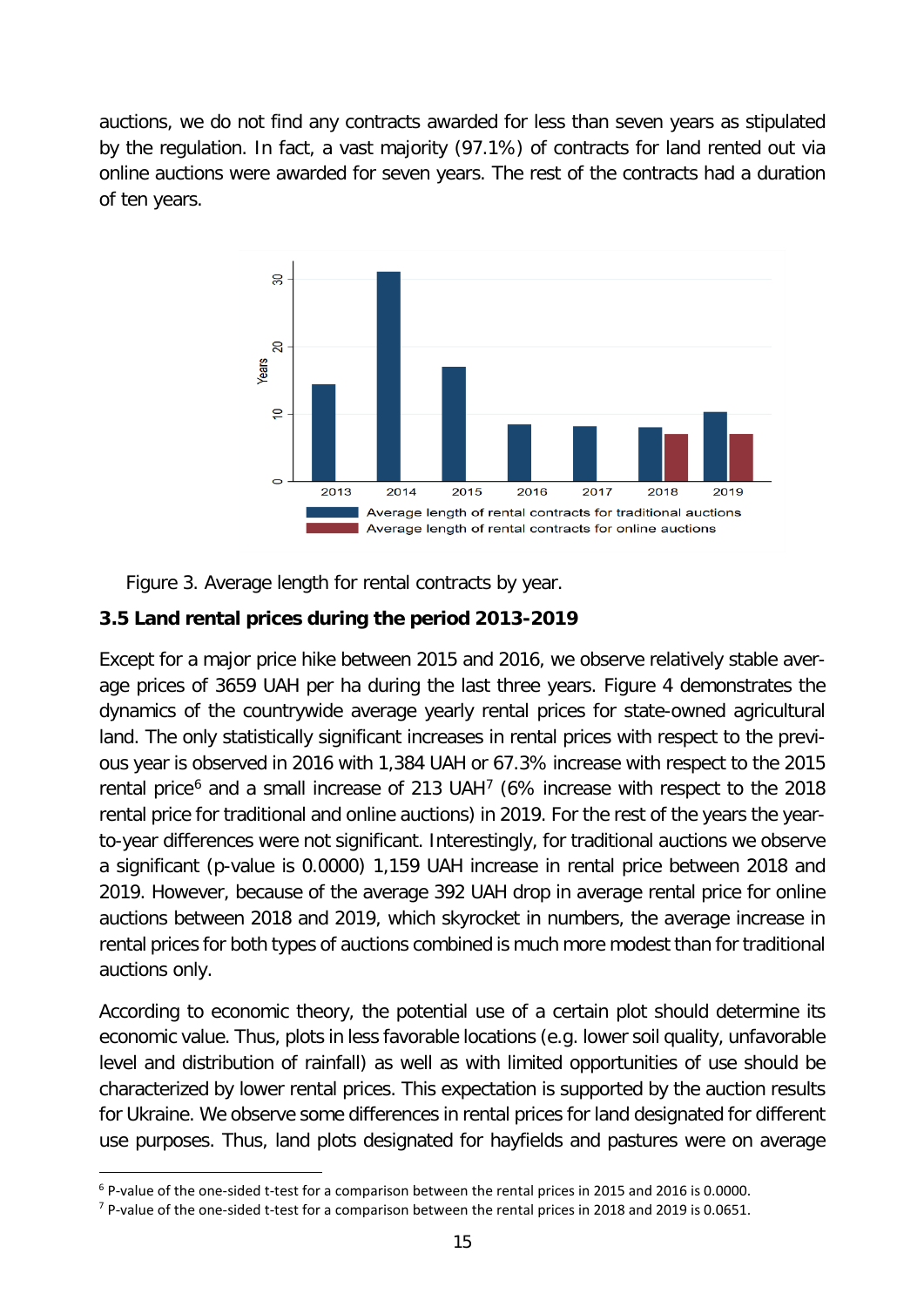2,096 UAH cheaper in comparison to arable land.[8](#page-15-2) We came across only 44 successfully auctioned hayfields and pastures with rental price averaging 1,312 UAH per ha. Furthermore, we found 10 land plots auctioned for gardening purposes (codes 01.05 and 01.06 of the Classification of Land Use Types adopted by the SGC<sup>[9](#page-15-3)</sup> on 01.10.2010). Counter to our expectation, the rental price for gardening land was not higher in comparison to other types of agricultural land and totaled 2,901 UAH per ha throughout the periods of our interest. Interestingly, rental contracts for the land plots for gardening were on average stipulated for 27.5 years which reflects the fact that gardening requires longer planning horizon.

We do not find any statistical difference between the prices that resulted from traditional and online auctions in 2018. However, the number of online auctions conducted in 2018 is insufficient to examine a statistical relationship in a meaningful way. Interestingly, average prices resulted from online auctions in 2019 were actually 1,518 UAH per ha lower than the prices for traditional auctions. This difference may be explained by the fact that the NMV of the plots put for online auctions in 2019 was 24.2 thousand UAH/ha lower than the NMV of the plots put for traditional auctions. Consequently, starting rental price for online auctions was on average 1,041 UAH/ha lower than the one for traditional auctions. It is noteworthy that nearly all online auctions were conducted by the SGC in 2019. As a result, it appears that SGC rented out land plots with lower NMV via online auctions.



<span id="page-15-1"></span>Figure 4. Average rental prices during 2013-2019 (in 2018 UAH).

# <span id="page-15-0"></span>**3.6 Distribution of rental prices of state-owned agricultural land**

[Figure 5](#page-16-1) demonstrates the spatial distribution of rental prices of public agricultural land. Central Ukrainian oblasts appear to have the highest final rental prices for successfully auctioned land. For instance, the record average 7,526 UAH per ha were recorded in Poltava, 5,556 UAH per ha in Vinnytsia, and 4,768 UAH per ha in Khmelnytskyy oblasts. We find that Volyn oblast held a record in 2018 in the lowest rent with average 1,921

<span id="page-15-2"></span><sup>&</sup>lt;sup>8</sup> The NMV of hayfields and pastures is typically lower than the NMV of arable land.

<span id="page-15-3"></span> $9$  Back then by the State Committee of Ukraine for Land Resources.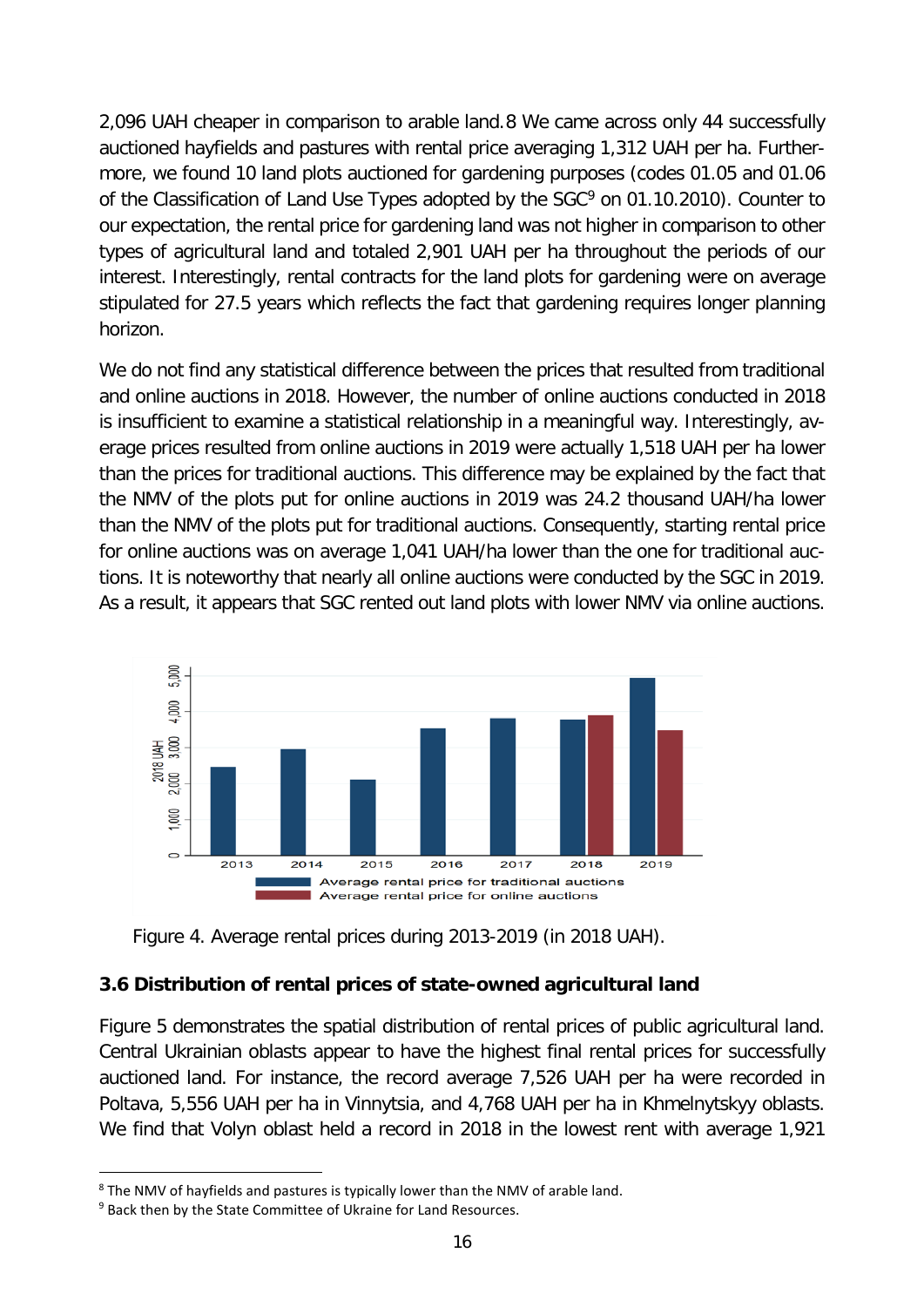UAH per ha. It was followed by Zhytomyr (2,147 UAH per ha), Sumy (2,223 UAH per ha), and Luhansk (2,224 UAH per ha) oblasts. We generally see lower rental prices in the northern parts of the country due to the climatic conditions and consequently lower intensity of agriculture. The prices in Donetsk and Luhansk oblasts might be affected by the uncertainties related to the territories temporarily occupied by Russia.



<span id="page-16-1"></span>Figure 5. Distribution of rental prices in 2018 (in 2018 UAH).

# <span id="page-16-0"></span>**3.7 How land auctions have facilitated growth of rental prices?**

We find indications that obligatory state-owned land auctioning procedures have substantially contributed to the growth of land rental prices for agricultural land. Unfortunately, the number of auction participants, the key information on auctions' competitiveness, has not been made available by the SGC. However, some indirect evidence provides some clues about why auctions help filling state budget by maximizing rental prices. In particular, we find a substantial increase in the difference between the real starting and final rental prices [\(Figure 6\)](#page-16-2). In 2013 auction-induced markup on the starting price was modest (only 15% of the starting price) with the majority of lots auctioned with a markup



<span id="page-16-2"></span>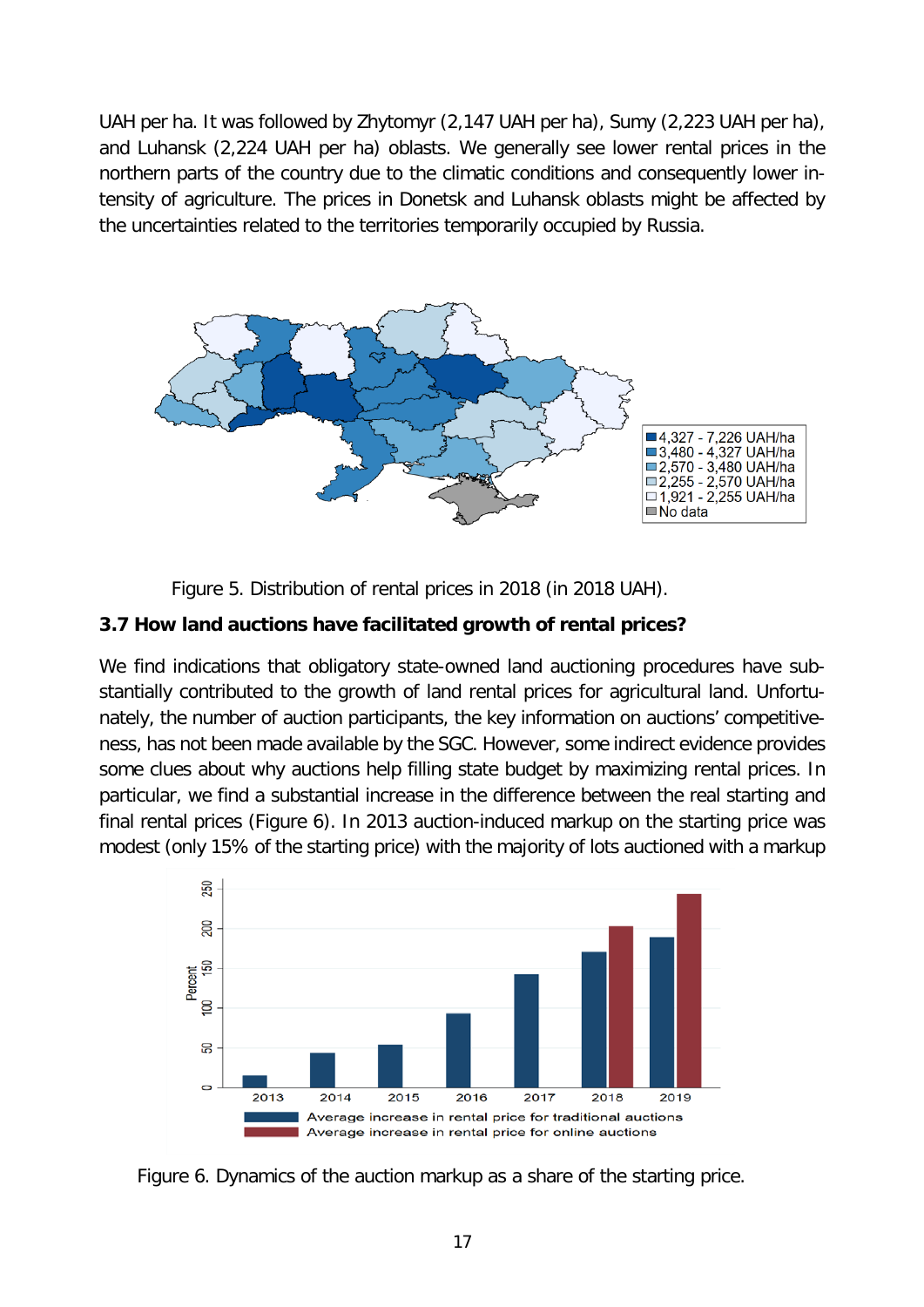less than 100 UAH. The difference between starting and final price grew dramatically in the consecutive years reaching almost 200% for traditional auctions in 2019. These dramatic price increases may on the one hand reflect tenants' higher value of marginal product of land in comparison to the starting auction prices. On the other hand, we may also observe a period when market stakeholders learned how auctioning system works.

We find that online auctions have contributed more to final rental price increases than their traditional counterparts. In particular, the increase in rental price as a share of starting price was significantly larger in 2019 for online auctions.<sup>[10](#page-17-1)</sup> Interestingly, observing the markup in monetary terms (Appendix A), we see that there is no statistical difference between the markups for online and traditional auctions. This is because, as mentioned above, the NMV of the plots put for online auctions was considerably lower.

The pattern of the markup distribution is similar to the final rental prices presented above [\(Figure 7\)](#page-17-0). We observe more than three-fold average increase in rental prices in Ternopil (311% increase), Vinnytsia (392% increase), and a record of 672% in Chernivtsi oblast. This regional difference in markups could be due to more demand for rental land in these oblasts or an indication of an inconsistent NMV. For a better understanding, a multivariate analysis would be necessary. Auction-induced markups in Eastern oblasts appears to be substantially smaller.

In sum, our evidence suggests that land auctions could be considered an effective tool to raise land rental prices from the percentage of NMV set by tax- and land-related legislation to the real market value. In other words, observed increases in the rental prices represent an indirect evidence about the inconsistency between the rental rates derived from the NMV and the real market rental price derived from the expected profitability of agricultural land.



<span id="page-17-0"></span>Figure 7. Distribution of the auction markup as a share of the starting price in 2018.

<span id="page-17-1"></span><sup>&</sup>lt;sup>10</sup> P-value of the t-test for a comparison between the markup in 2018 and 2019 is 0.0067.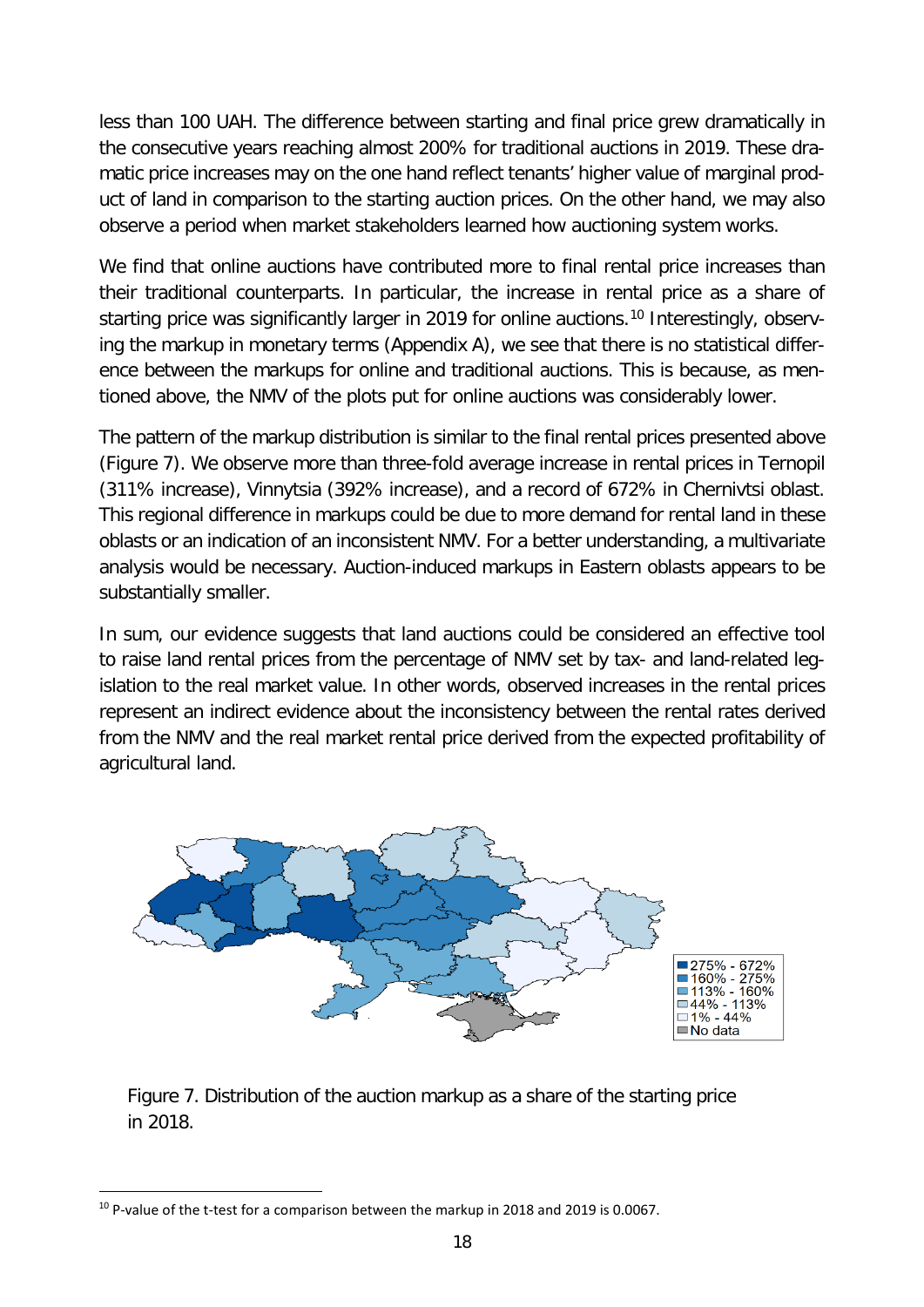# <span id="page-18-0"></span>**4 DETERMINANTS OF LAND RENTAL PRICES IN UKRAINE**

# <span id="page-18-1"></span>**4.1 Model setup**

Here, we develop a simple econometric model to estimate the influence of plot and auction characteristics that may affect land rental prices. In particular, our model belongs to the family of hedonic models where plot characteristics affect the renter's/bidder's willingness to pay for that particular plot (Maddison, 2000; Palmquist & Danielson, 1989). As dependent variables, we use the logarithms of the final price and the difference between the starting and the final price (markup).

A key explanatory variable should be some measure of attractiveness of the plots (e.g. soil quality). A natural candidate for this is NMV as it reflects both, soil quality and economic attractiveness. However, we have complete data on NMV only for 2019. We thus present two types of specifications: one with 2019 sample only with NMV as an explanatory variable and one with the full sample without NMV. This way we can also test the effect of the contract length because we have more variation throughout the sample as opposed to 2019 where a vast majority of contracts was signed either for seven or for 10 years. The logic of including contract length is that longer contracts may be more attractive to the bidders as they may reduce average transaction costs of rental contract maintenance and additionally provide higher planning security for the enterprise as a whole.

Another key explanatory variable is the size of a land plot. Legal maintenance of rental contracts of larger plots may be cheaper as it may reduce the average transaction cost of land portfolio maintenance. In addition, we use two dummies to control for the land use type: dummy for individual farming and for hayfield and pastures. Both of these variables are defined in accordance with the Classification of land use purposes adopted on November 1, 2010. We would expect the rental prices to be higher for the former and lower for the latter. However, these effects should be absorbed by the NMV in the specification with the 2019 sample because NMV should reflect the respective value of these plots.

Some institutional features of the auctions may affect competition for a particular land plot. First, we include the logarithm of the guarantee contribution. Although it should be set at 5% of the yearly rental payment, we find a large variation in terms of its size within our sample. The logic is that larger guarantee contributions may deter some potential auction participants that would lead to lower competition as a result. Second, auctioning a large plot offered in several separate lots may reduce the attractiveness of this land as the transaction costs of contract maintenance increase with the number of contracts. To reflect these circumstances, we include the number of lots put on a given auction where a given lot is auctioned. It is nevertheless important to mention that we cannot guarantee that land plots rented out within one auction were adjacent.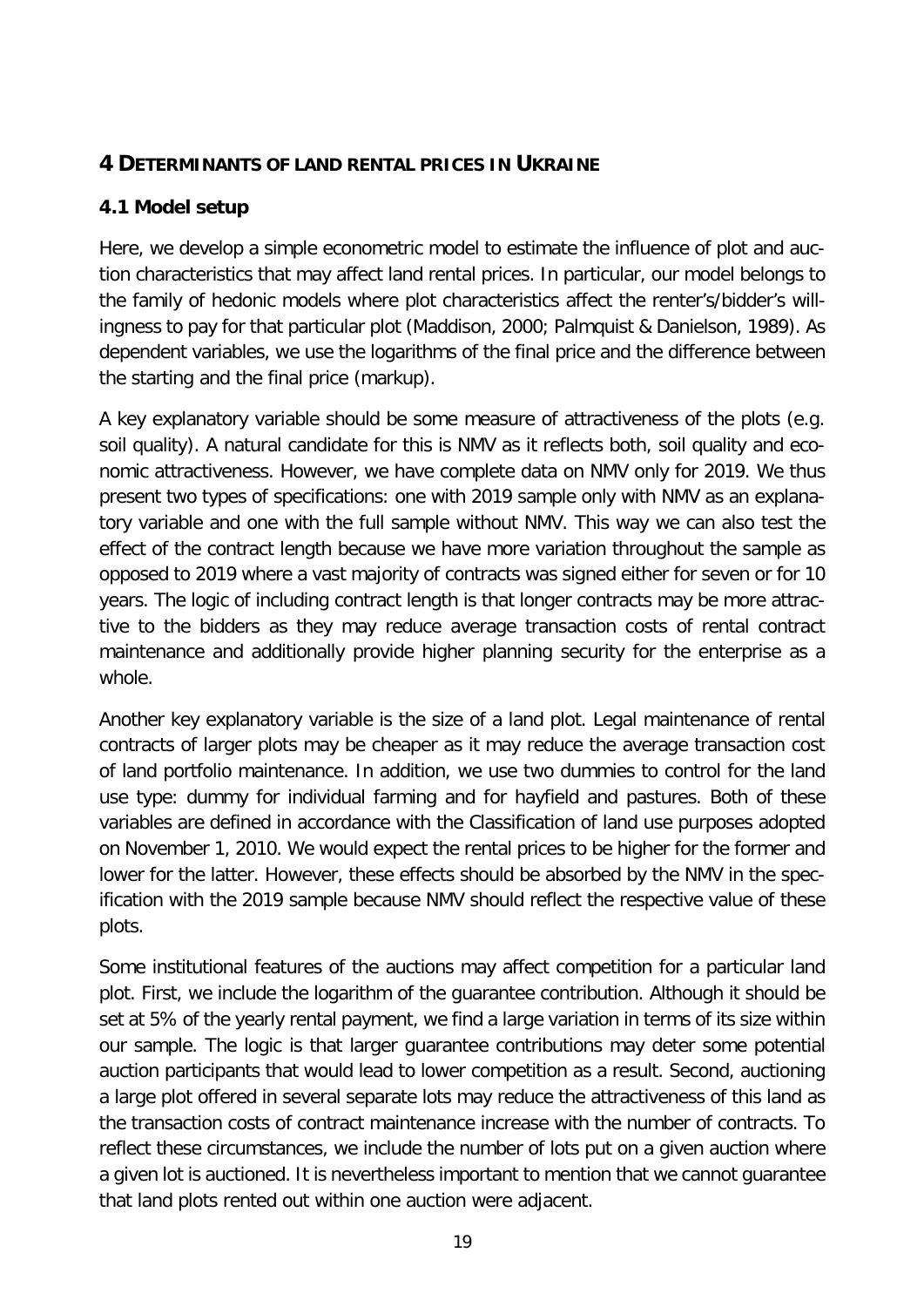To estimate the model, we use Ordinary Least Squares (OLS) regressions. Endogeneity problems are unlikely because we observe a clear sequence of events related to auction organization that result in final rental prices.

# <span id="page-19-0"></span>**4.2 Results**

Before turning to the estimations of the determinants of the rental prices, let us examine the descriptive statistics of the dependent and independent variables that are used in the regressions [\(Table 2\)](#page-19-1). The rental prices appear to be very broadly distributed even after dealing with the outliers.<sup>[11](#page-19-2)</sup> The duration of the rental contracts range from 1 to 50 years with more than 50% clustered around seven year period. We observe this because of the substantial reduction and stabilization of contract lengths after 2016. In 18% within our sample the auctions were conducted online because they were introduced in 2018 and were broadly conducted in 2019. The size of the land plots auctioned varies from 0.01 ha to 1,318.4 ha. We have a very small number (0.34% or 124 plots) of land plots representing hayfields or pastures and ca. 3.8% of plots designated for family farming. Interestingly, the SGC initiated 73% of the auctions in our sample. However, this share has been declining recently reaching 58.01% in 2019. Thus, ATCs are playing an increasingly important role in public land management.

|                                                          | <b>Mean</b> | Min   | Max       |
|----------------------------------------------------------|-------------|-------|-----------|
| Final rental price per ha (2018 UAH)                     | 3,401.91    | 36.06 | 328,868.7 |
| Number of years the contract was sign<br>for             | 9.91        |       | 50        |
| Online auction (1-yes; 0-no)                             | 0.18        | 0     |           |
| Size of the land plot (ha)                               | 18.85       | .01   | 1,318.4   |
| Auction initiated by the SGC (1-yes; 0-<br>no)           | 0.73        | 0     |           |
| Land plot is a pasture or a hayfield (1-<br>$yes; 0-no)$ | 0.0034      | 0     |           |
| Land plot is for personal farming (1-ye<br>$0$ -no $)$   | 0.038       | 0     |           |
| NMV (2018 UAH)*                                          | 24,316      | 379   | 1,433,658 |
| Number of lots within an auction                         | 5.81        |       | 20        |
| Guarantee contribution (2018 UAH)                        | 922.44      | 0     | 8824.63   |
| Markup in 2019 (2018 UAH)                                | 1,894.76    | 0     | 177,303.2 |
| Markup for the whole sample (2018)<br>UAH)               | 1,478.80    | 0     | 326,566.1 |

#### <span id="page-19-1"></span>Table 2. Descriptive statistics.

\*Note: Data available only for 2019 and partially for 2018.

<span id="page-19-2"></span> $11$  We use the approach based on the interquartile range suggested by Tukey (1977).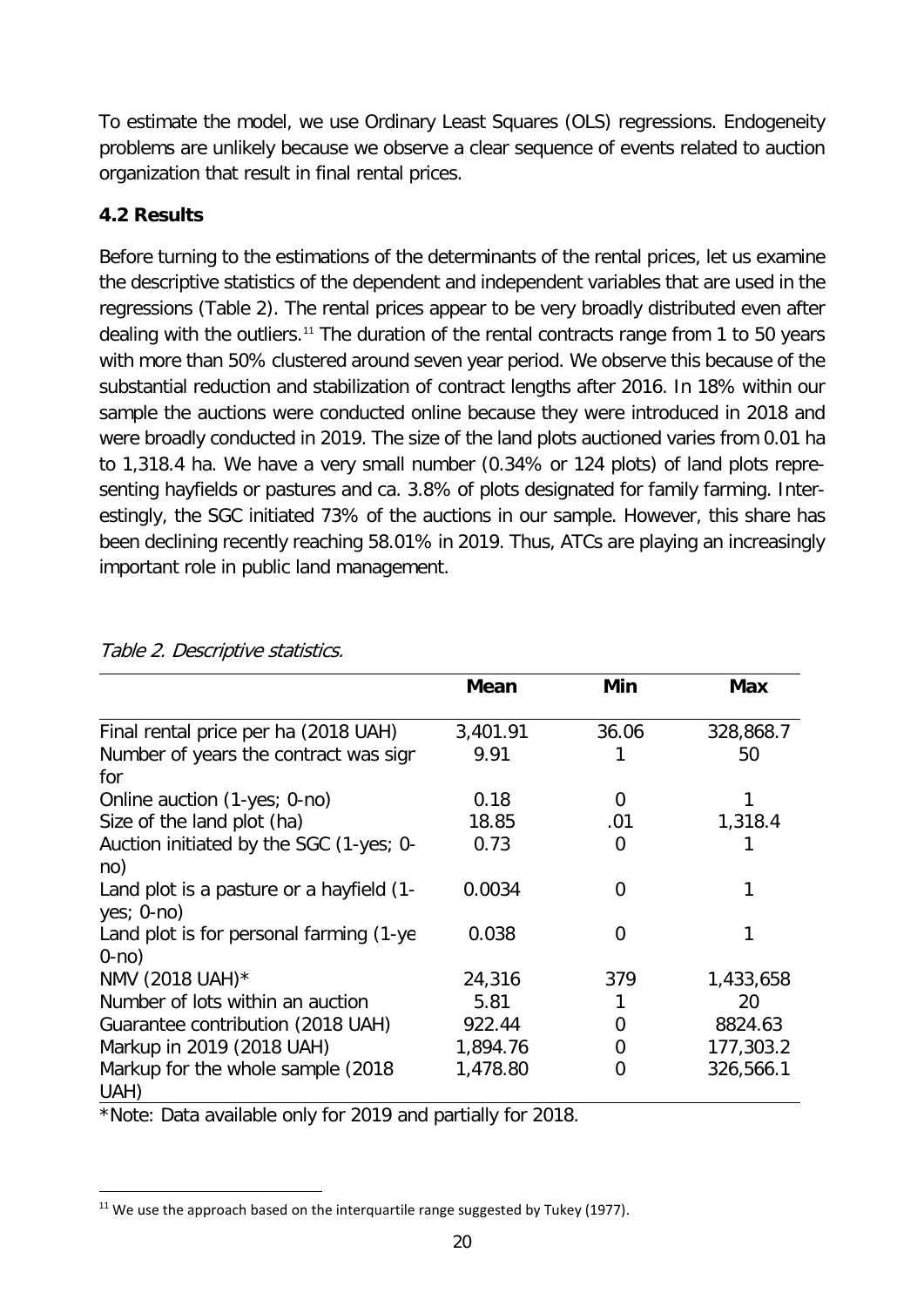[Table 3](#page-21-1) presents the estimations of the final rental prices and the difference between the starting and final prices (markup). An immediate observation is that more attractive plots (with higher NMV) are predicted to result in higher final price and a higher markup. In the full-sample specification, we find a negative and significant coefficient for the dummy for hayfields and pastures because the effect is no longer captured by the NMV in this specification.

Contract length appears to play little role in our sample because most of the coefficients are insignificant. We do not find any effect in the 2019 sample because there is little variation as a vast majority of contracts (84.3%) were signed for 7 years and 10.7% for 10 years. For the full sample, there appears to be no effect on the final price. However, we find evidence that longer contracts are more likely to be associated with larger markups and this effect loses its strength as the contract length grows. In other words, longer rental contracts may generate more competition for a given land plot.

Another important finding is that larger plots appear to exert a positive effect on our outcome variables as they may be more attractive for potential renters. We find positive and significant coefficients in each specification except for the model (3) where the coefficient is very close to zero and is insignificant.

Concerning the variables related to how particular plots are rented out, we find that auction setup is important for the final price and the markup. First, guarantee contribution appears to be a deterrent for some potential participants in 2019 as we find a negative effect on our dependent variables. However, this variable (guarantee contribution) is insignificant for the full sample. Because the guarantee contribution should be set as a 5% of the starting rental price, the variation may be insufficient to establish a statistical relationship. Second, in line with our expectations, we find the number of lots within an auction to be negatively related to our dependent variables in all the specifications. Thus, higher transaction costs of maintaining several contracts instead of one may deter potential auction participants.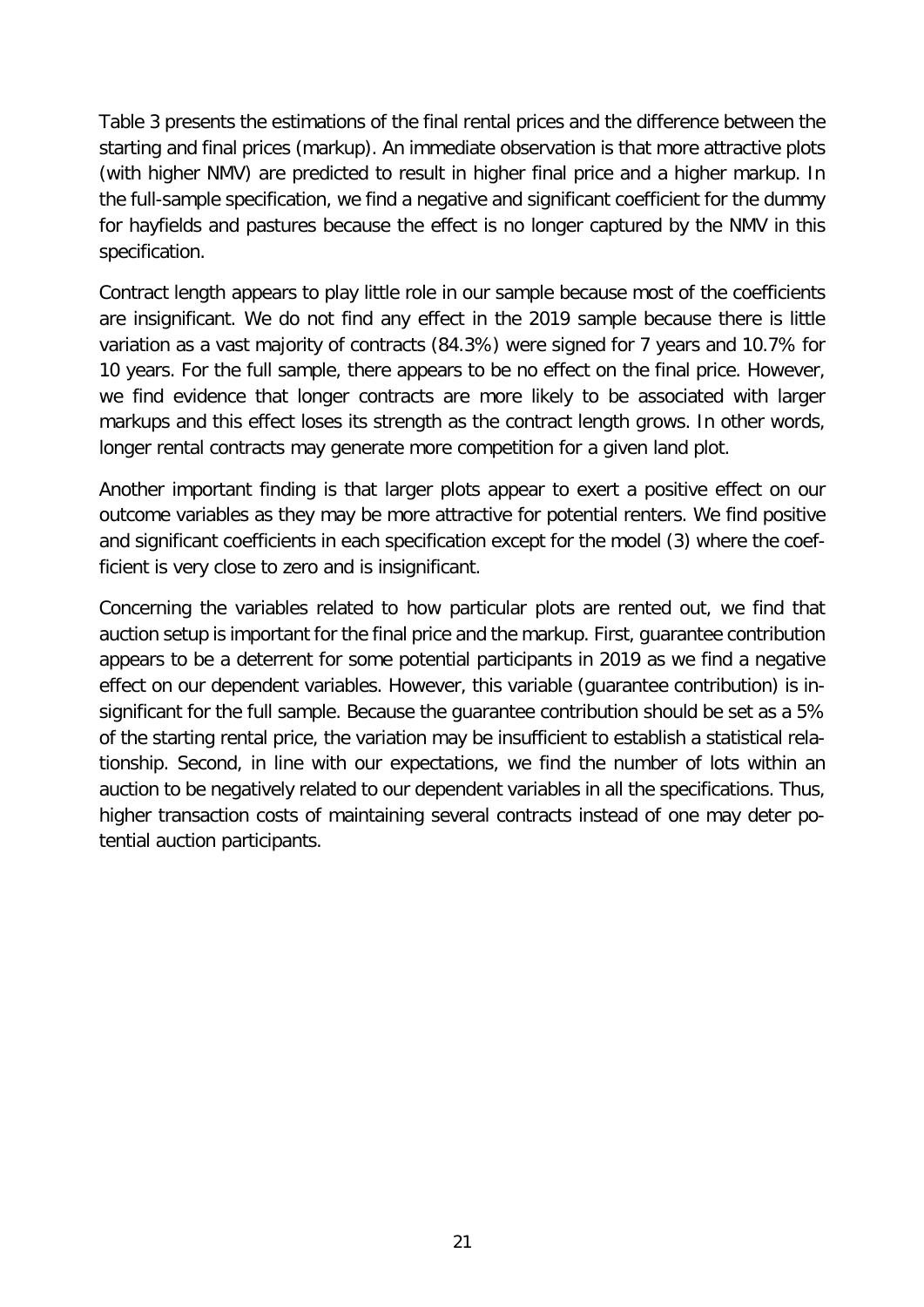|                     | Only 2019 sample   |             | Full sample        |               |  |
|---------------------|--------------------|-------------|--------------------|---------------|--|
|                     | Log of final price | Log of      | Log of final price | Log of markup |  |
|                     | (2018 UAH)         | markup      | (2018 UAH)         | (2018 UAH)    |  |
|                     | (1)                | (2018 UAH)  | (3)                | (4)           |  |
|                     |                    | (2)         |                    |               |  |
| NMV (2018 UAH)      | $0.739***$         | $0.644***$  |                    |               |  |
|                     | (0.000)            | (0.000)     |                    |               |  |
| Contract length     | 0.012              | 0.049       | 0.002              | $0.049***$    |  |
| (years)             | (0.324)            | (0.185)     | (0.693)            | (0.000)       |  |
| Contract length     | $-0.000$           | $-0.001*$   | $-0.000$           | $-0.001***$   |  |
| squared             | (0.126)            | (0.089)     | (0.911)            | (0.000)       |  |
| Plot size (ha)      | $0.082***$         | $0.342***$  | $-0.005$           | $0.109***$    |  |
|                     | (0.000)            | (0.000)     | (0.656)            | (0.000)       |  |
| Land plot is a      | $-0.179$           | $-0.628$    | $-1.116***$        | $-1.476***$   |  |
| pasture or a hay-   | (0.421)            | (0.345)     | (0.000)            | (0.001)       |  |
| field (1-yesr; 0-   |                    |             |                    |               |  |
| no)                 |                    |             |                    |               |  |
| Land plot is for    | 0.085              | $0.342*$    | 0.051              | 0.078         |  |
| personal farming    | (0.190)            | (0.088)     | (0.282)            | (0.505)       |  |
| $(1$ -yesr; 0-no)   |                    |             |                    |               |  |
| Guarantee           | $-1.089**$         | $-5.778***$ | $-0.081$           | 0.120         |  |
| contribution        | (0.019)            | (0.000)     | (0.446)            | (0.622)       |  |
| Number of lots      | $-0.016***$        | $-0.050***$ | $-0.021***$        | $-0.033***$   |  |
|                     | (0.000)            | (0.000)     | (0.000)            | (0.000)       |  |
| Constant            | $7.829**$          | $37.517***$ | 8.386***           | $3.858**$     |  |
|                     | (0.014)            | (0.000)     | (0.000)            | (0.021)       |  |
| Year dummies        | No                 | <b>No</b>   | Yes                | Yes           |  |
| Oblast dummies      | Yes                | Yes         | Yes                | Yes           |  |
| <b>Observations</b> | 3083               | 3058        | 12421              | 12209         |  |
| R <sub>2</sub>      | 0.4765             | 0.1640      | 0.1292             | 0.1167        |  |

<span id="page-21-1"></span>Table 3. Estimations of price and markup determinants.

Note: Year and oblast dummies are not presented due to space limitations.

# <span id="page-21-0"></span>**5 CONCLUSIONS AND DISCUSSION**

This study provides an overview of the recent rental price developments for state-owned agricultural land in Ukraine. In the environment of missing land markets and a chronical lack of data, it is difficult to obtain an objective picture of the price dynamics on the land rental market. Because the data on private land rental is not systematically collected,<sup>[12](#page-21-2)</sup> the only reliable source of information on land rental price is the publicly available database on land auctions for state-owned and communal land. Apart from the price dynamics and spatial distribution across Ukraine, we have analyzed the degree of competition for the state land and the role of the land auctions.

<span id="page-21-2"></span><sup>&</sup>lt;sup>12</sup> Draft law No. 2194 from 01.10.2019 that was adopted in the first reading on 14.11.2019 aims to change this by requiring documentation of the private land rental price in the State Registry of Property Rights for Real Estate.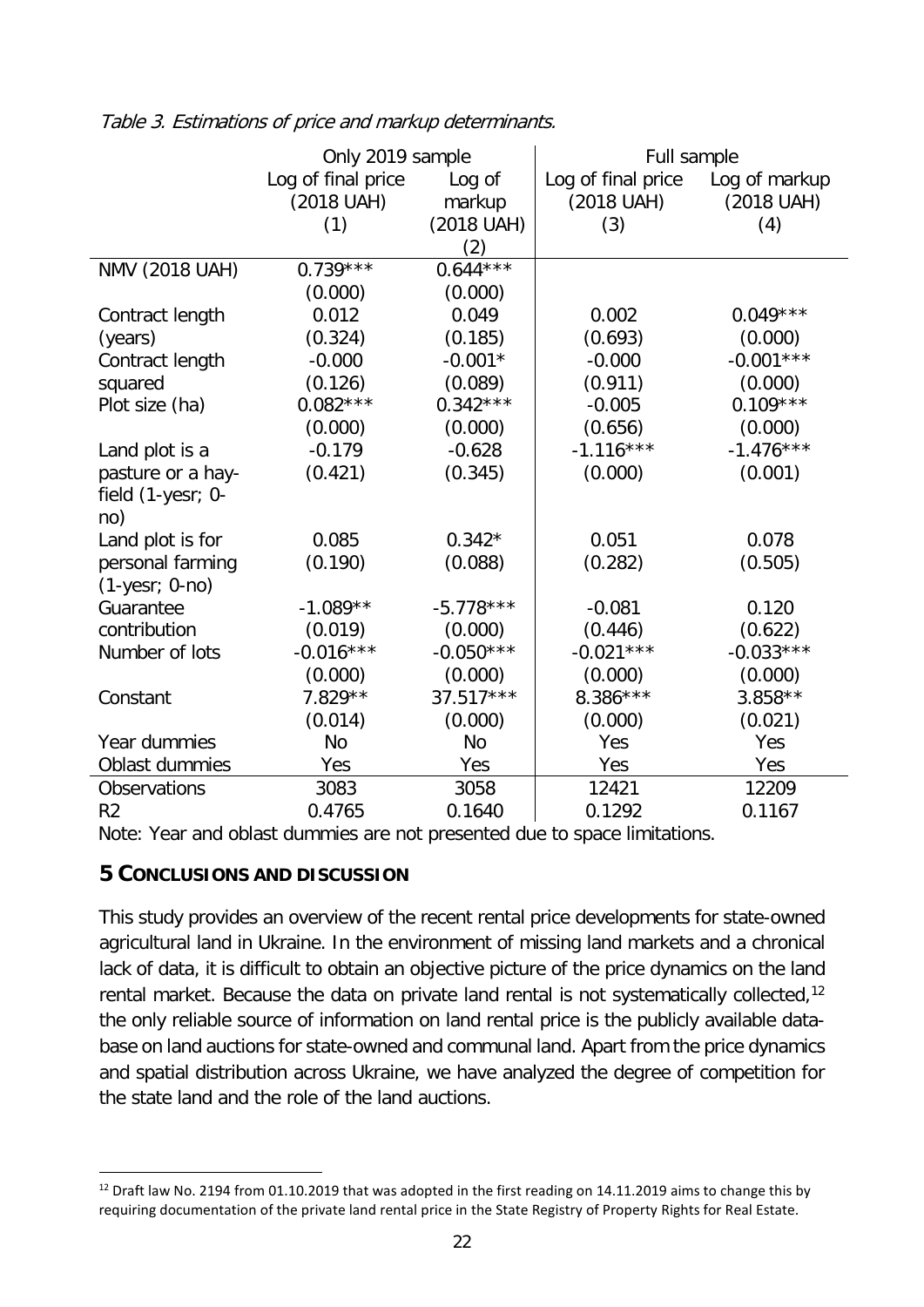Although average rental prices for state-owned land have increased substantially in the period from 2013 to 2019, the demand for some land plots appears to be relatively low. Roughly, one fifth of all analyzed auctions did not take place because there were not enough participants. The demand may be insufficient either because the infrastructure for local agricultural production is insufficient or the lots may be not attractive enough. Unfortunately, the number of participants and the information on the individual bids for traditional auctions is not disclosed by the SGC as of yet. Consequently, it is difficult to estimate the extent of competition for the successfully auctioned land plots. Despite these circumstances, we find a substantial increase in rental price in comparison to the starting price. During 2018 and 2019 we observe roughly two-fold average increases in prices (in some oblasts the auction markup was more than three times larger than the starting price) suggesting that a substantial part of state-owned land was auctioned competitively.

We observe a price adjustment period between 2013 and 2016 and a stabilization thereafter. Rental prices grew substantially during the first period whereas the average length of the contracts went down. After the adjustment period, average rental prices for stateowned agricultural land have stayed just under 4,000 UAH (in 2018 UAH). Average rental periods also stabilized around 8.5 years per contract.

We also find higher rental prices in areas where we would expect more demand. The highest rental prices for state-owned agricultural land appear to be in the oblasts known for intensive agricultural production. In particular, we find that central oblasts demonstrate the highest average prices. Importantly, here we also find the highest auctionrelated markup with respect to the starting price suggesting that competition for land is relatively high.

In line with our expectations, we find higher final prices and markups for larger plots. This may reflect a higher demand for aggregate land as larger land plots may reduce average land transaction costs for agricultural enterprises. These transaction costs are associated with that fact that medium and large agricultural enterprises spend substantial resources to maintain their used land portfolios. Farms can potentially reduce costs associated with land portfolio maintenance by renting on average larger land plots. This could also improve production-related economies of scale (e.g. lower transportation costs between the plots).

Finally, we find that some institutional features of the auctions matter. For instance, we find higher guarantee contributions to be a deterrent for potential participants, which negatively affects the prices. Furthermore, renting out a parcel as separate lots may negatively affect the final price and the markup.

Two major implications may be derived from this study:

• First, there is a need for more transparency in collecting and reporting data related to land rental in general. Both land rental and sales markets require proper market monitoring and availability of price information to function properly. Information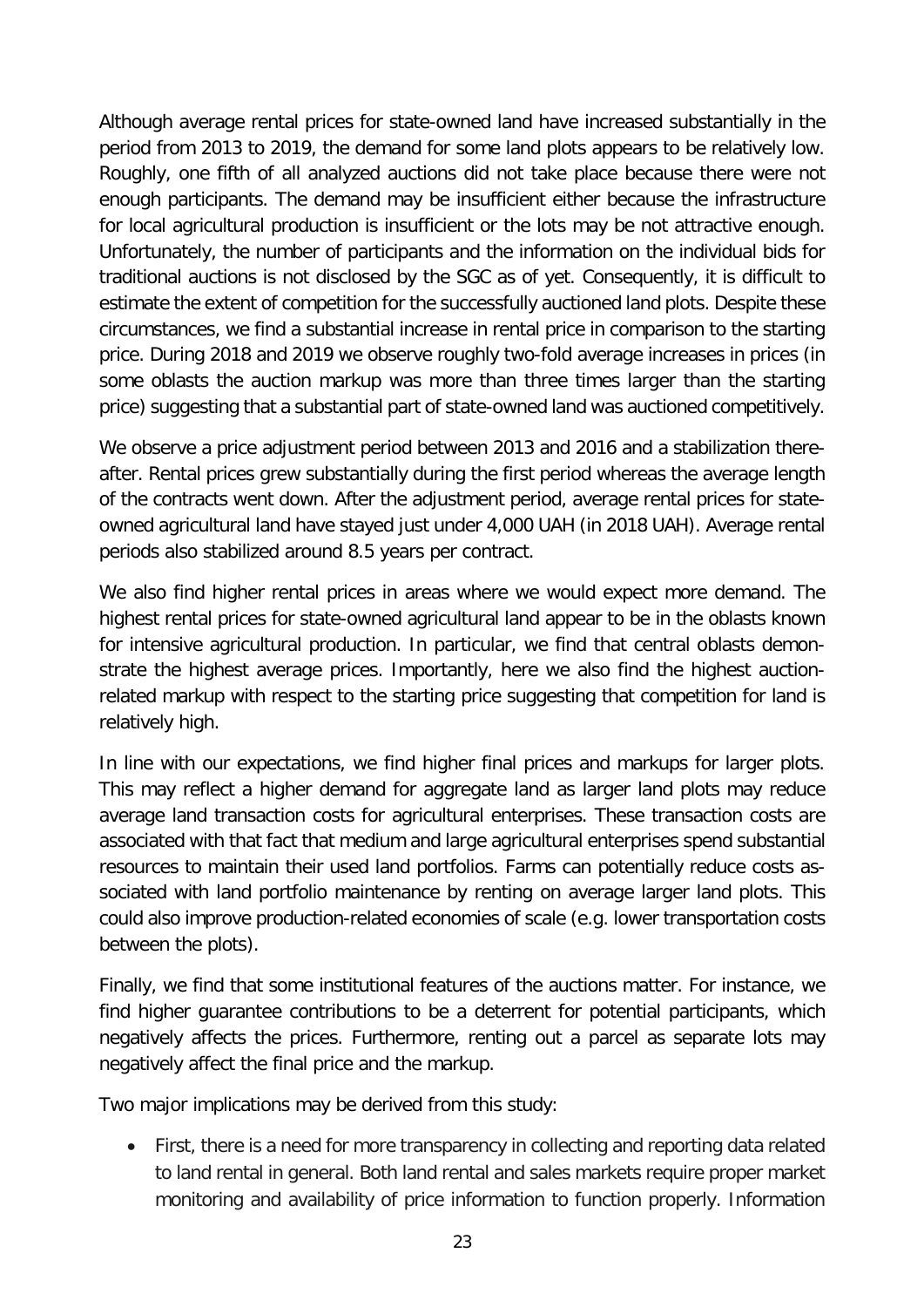on land prices for all market participants is especially important for the sales market. It can also be used as a basis for assessing the potential value of a given land plot. To be able to conduct analogous analysis with the private land, rental prices, together with additional features of an object in question (e.g. size, soil quality etc.), should be recorded in state registries and made publicly available with con-sideration of laws on confidential information.<sup>[13](#page-23-0)</sup> Apart from that, the features of bidders and winners (farm size and type) should be anonymously disclosed, because it will help understanding the competitiveness of different farm types on the land market. More transparency will also make informal land cultivation more difficult and, as a result, improve local budget revenue performance.

Second, the final price and, as a result, public revenues appear to depend on how a given land plot was auctioned. Auction organizers should carefully monitor local demand for land, which would help selecting appropriate plots to be auctioned. Special attention should be paid to formation of the parcels to offer attractive auction lots that generate high demand and competition. Understanding the determinants of the final rental price will help finding the balance between the goals of land distribution and budget revenue maximization.

<span id="page-23-0"></span> $13$  Currently, the Draft Law No. 2194 registered on 01.10.2019 and adopted in the first reading on 14.11.19 stipulates harmonization of information exchange between different registries. Furthermore, the Draft Law "On Amendments to the Land Code of Ukraine and Some Other Legislative Acts Against Raidering" No. 0858 adopted by the Parliament on December 5, 2019 stipulates mandatory reporting of sales and rental prices of each land plot.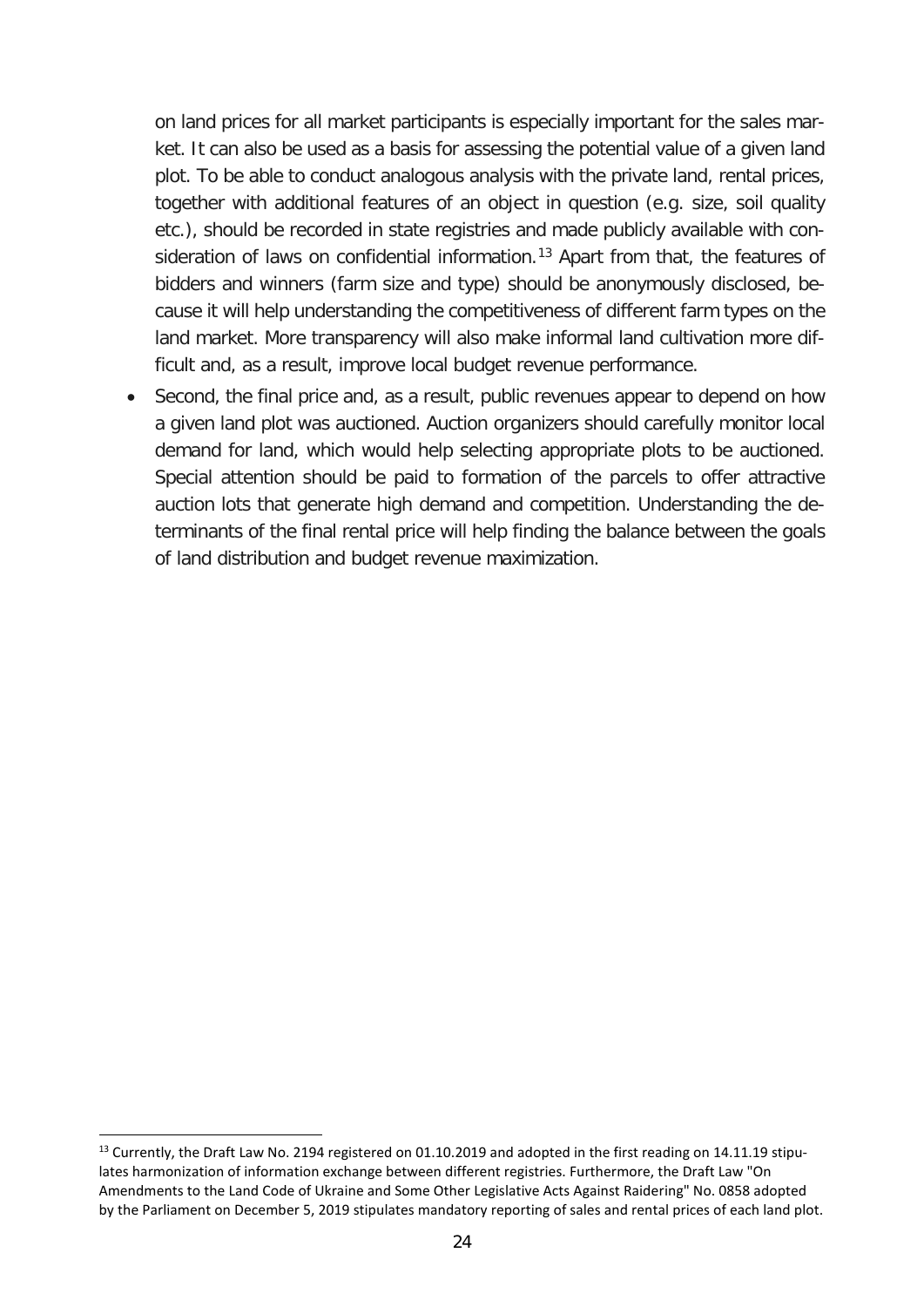#### <span id="page-24-0"></span>**REFERENCES:**

- Accounting Chamber of Ukraine. (2018). ЗВІТ про результати аудиту ефективності використання коштів державного бюджету, спрямованих на управління у сфері використання та охорони земель сільськогосподарського призначення державної власності, та розпорядження ними. Kyiv.
- Besley, T., & Ghatak, M. (2003). Incentives, choice, and accountability in the provision of public services. Oxford Review of Economic Policy, 19(2), 235–249. https://doi.org/10.1093/oxrep/19.2.235
- Besley, T., & Ghatak, M. (2009). Property rights and economic development. In D. Rodrik & M. Rosenzweig (Eds.), Handbook of Development Economics, Volume V (Volume 5). Amsterdam: North-Holland.
- Kvartiuk, V., & Herzfeld, T. (2019). Welfare effects of land market liberalization scenarios in Ukraine: Evidence-based economic perspective (IAMO Discussion Papers No. 186). Halle (Saale).
- Maddison, D. (2000). A hedonic analysis of agricultural land prices in England and Wales. European Review of Agricultural Economics, 27(4), 519–532.
- McAfee, R., & McMillan, J. (1987). Auctions and Bidding. Journal of Economic Literature, 25(2), 699–738.
- Milgrom, P., & Weber, R. (1982). A Theory of Auctions and Competitive Bidding. Econometrica, 50(5), 1089–1122.
- Ooi, J. T. L., Sirmans, C. F., & Turnbull, G. K. (2006). Price formation under small numbers competition: Evidence from land auctions in Singapore. Real Estate Economics, 34(1), 51–76. https://doi.org/10.1111/j.1540-6229.2006.00159.x
- Palmquist, R. B., & Danielson, L. E. (1989). A hedonic study of the effects of erosion control and drainage on farmland values. American Journal of Agricultural Economics, 71, 55–62.
- Riley, J., & Samuelson, W. (1981). Optimal auctions. The American Economic Review, 71(3), 381–392.
- Tukey, J. W. (1977). Exploratory data analysis. Reading, MA: Addison-Wesley.